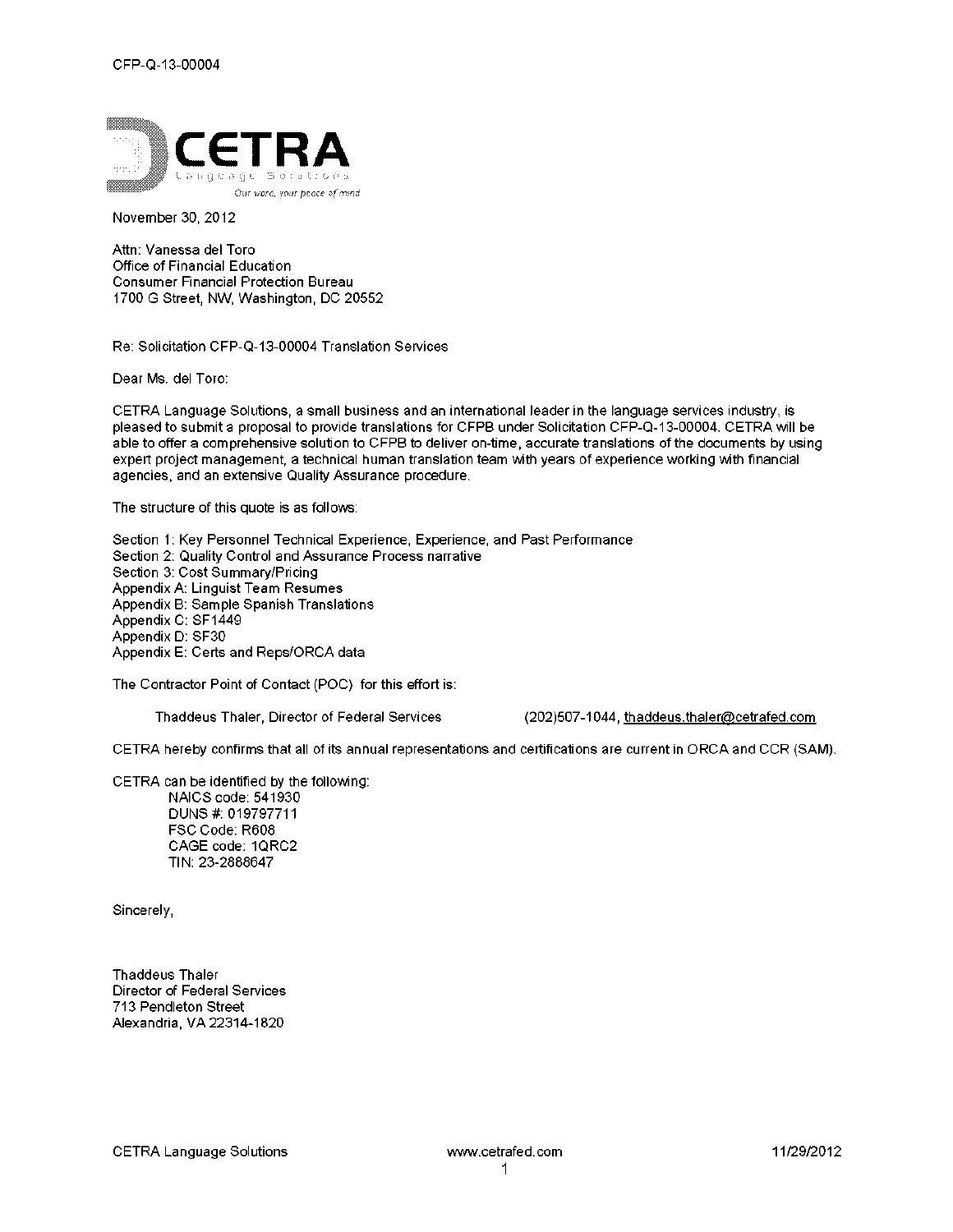### Section 1: Experience and Key Personnel Technical Experience

#### **Experience**

#### Document Translation

CETRA works in over 100 languages, accessing its global network of more than 5,000 professional linguists to assign each project to the native-speaking specialists with the appropriate experience and technical qualifications for the work. A single project manager in the CETRA office oversees all applicable processes, including consultation, editing, quality assurance procedures, glossary development and final output in the required media format. This enables ontime delivery of a quality multilingual solution that is accurate, clear, and culturally and politically sensitive to the target audience. For its 15 years in business, CETRA has been dedicated to providing its clients with peace of mind.

Through our commercial work , CETRA has translated documents for financial institutions and also through third party market research companies specializing in financial research. CETRA is the current provider to Fund Assist, an Irish-based company that supports 50 fund promoters with global support, including oversight of local regulatory for more than 40 countries in Europe, Asia, the Middle East and the Americas. Additionally, CETRA is the preferred provider for exevo, an Indian-based research company that supports premier financial institutions worldwide. CETRA has translated into Tagalog, Korean, Mandarin, Spanish, French, Thai, Japanese, German, Italian, Portuguese, and more on subjects ranging from retail banks, customer service, IT infrastructures at global banks, wealth management and brokerage, investment banking, asset management, life insurance, and more.

 $(b)(4)$ 

### History and Leadership

CETRA was incorporated in 1997 under the name Central European Translations, Inc. At first it specialized in Central and East European languages and its clients were other translation agencies, but as it grew, the company broadened its focus to include corporate clients and mainstream languages. In 2001, it gained the status of preferred provider to the U.S. Federal Government and began participating in high-profile projects such as the transcription and translation of Saddam Hussein's trials. To reflect the new scope of services extending beyond the area of Central Europe, the company changed its legal name in 2002 to CETRA, Inc. From 2008-2012 CETRA was included in the Inc. 5000 list of fastest-growing companies in the United States. CETRA was included in a list of the US Chamber of Commerce's "Blue Ribbon" companies from 2009-2011, and in 2012 was named a Regional Finalist.

Dr. Jiri Stejskal, President of CETRA, earned M.A. and Ph.D. degrees in Slavic Linguistics at the University of Pennsylvania and an Executive MBA degree at Temple University. He has more than 20 years of experience as a translator, and has also taught courses in Czech and Russian as a part-lime lecturer at the University of Pennsylvania. He served as Treasurer of the American Translators Association (ATA) from 2001 to 2005, as President-Elect from 2005 to 2007, and as President from 2007 to 2009. In 2008, he was elected Vice President of International Federation of Translators (FIT) and re-elected in 2011.

#### Past Performance Experience

 $(b)(4)$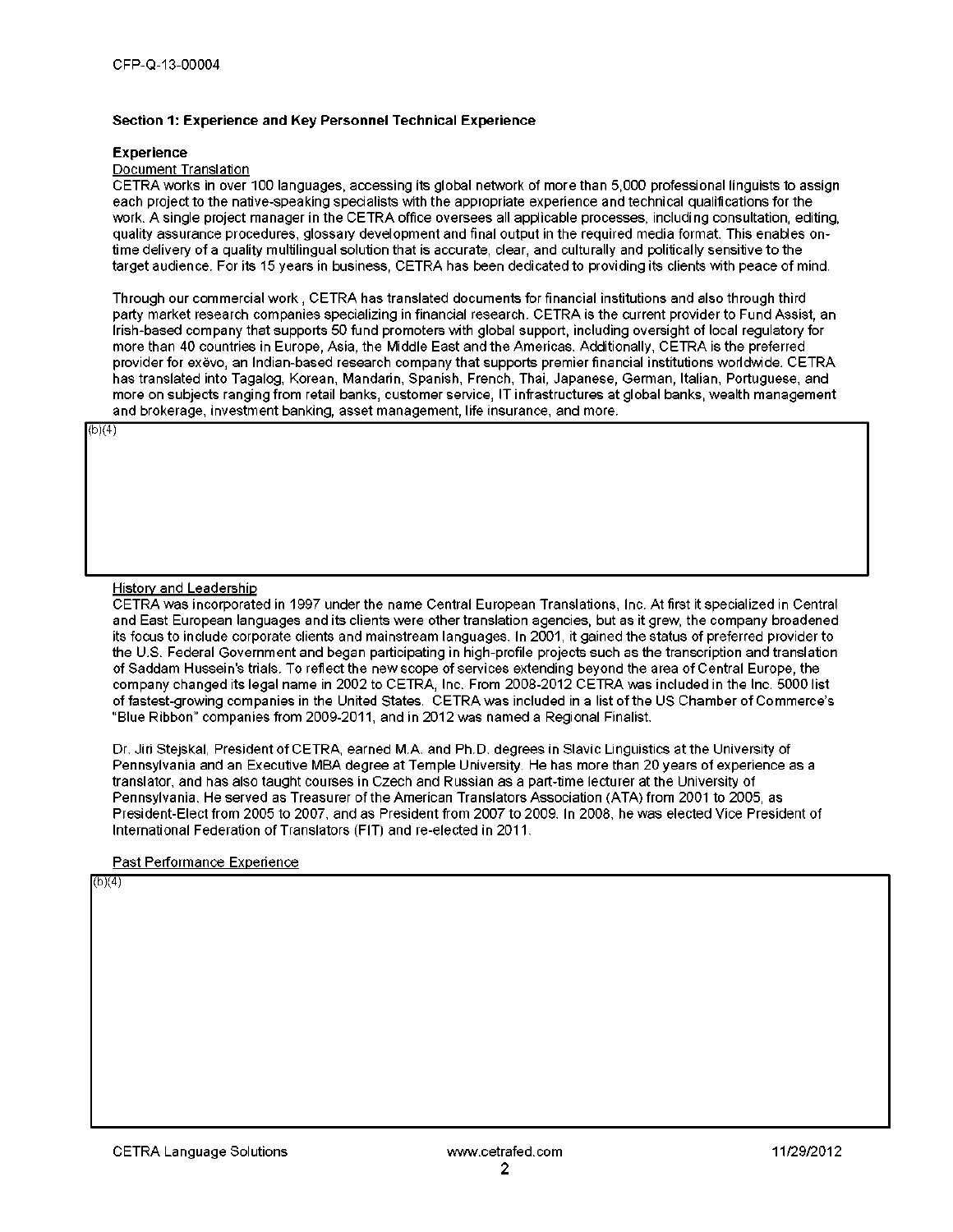## Section 3: Cost Summary/Pricing

## Base Year

| Language                         | <b>Estimated</b><br>Number of<br><b>Documents</b><br>(per year) | <b>Estimated</b><br>Number of<br>Words per<br><b>Document</b> | <b>Estimated</b><br>Number of<br>Words<br>(per<br>year) | <b>Estimated</b><br>Price per<br>Word<br>translated | Total<br><b>Estimated Price</b> |  |
|----------------------------------|-----------------------------------------------------------------|---------------------------------------------------------------|---------------------------------------------------------|-----------------------------------------------------|---------------------------------|--|
| English to Spanish               | 140                                                             | 250                                                           | 35000                                                   | (b)(4)                                              |                                 |  |
| English to Mandarin (simple)     | 40                                                              | 250                                                           | 10000                                                   |                                                     |                                 |  |
| English to French                | 30                                                              | 250                                                           | 7500                                                    |                                                     |                                 |  |
| <b>English to Haitian Creole</b> | 10                                                              | 250                                                           | 2500                                                    |                                                     |                                 |  |
| English to Tagalog               | 10                                                              | 250                                                           | 2500                                                    |                                                     |                                 |  |
| <b>English to Vietnamese</b>     | 10                                                              | 250                                                           | 2500                                                    |                                                     |                                 |  |
| English to Korean                | 10                                                              | 250                                                           | 2500                                                    |                                                     |                                 |  |
| Spanish to English               | 90                                                              | 250                                                           | 22500                                                   |                                                     |                                 |  |
| Mandarin (simple) to English     | 10                                                              | 250                                                           | 2500                                                    |                                                     |                                 |  |
| French to English                | 5                                                               | 250                                                           | 1250                                                    |                                                     |                                 |  |
| Haitian Creole to English        | 5                                                               | 250                                                           | 1250                                                    |                                                     |                                 |  |
| Tagalog to Englishi              | 5                                                               | 250                                                           | 1250                                                    |                                                     |                                 |  |
| Vietnamese to English.           | 5                                                               | 250                                                           | 1250                                                    |                                                     |                                 |  |
| Korean to English                | 5                                                               | 250                                                           | 1250                                                    |                                                     |                                 |  |
| Totals                           | 375                                                             |                                                               |                                                         |                                                     |                                 |  |
| Option Year 1                    |                                                                 |                                                               |                                                         |                                                     |                                 |  |

| Language                         | <b>Estimated</b><br>Number of | <b>Estimated</b><br>Number of | <b>Estimated</b><br>Number of | <b>Estimated</b><br>Price per | Total<br><b>Estimated Price</b> |  |
|----------------------------------|-------------------------------|-------------------------------|-------------------------------|-------------------------------|---------------------------------|--|
|                                  | <b>Documents</b>              | Words per                     | Words                         | Word                          |                                 |  |
|                                  | (per year)                    | <b>Document</b>               | (per                          | translated                    |                                 |  |
|                                  |                               |                               | year)                         |                               |                                 |  |
| English to Spanish               | 140                           | 250                           | 35000                         | (b)(4)                        |                                 |  |
| English to Mandarin (simple)     | 40                            | 250                           | 10000                         |                               |                                 |  |
| English to French                | 30                            | 250                           | 7500                          |                               |                                 |  |
| <b>English to Haitian Creole</b> | 10                            | 250                           | 2500                          |                               |                                 |  |
| English to Tagalog               | 10                            | 250                           | 2500                          |                               |                                 |  |
| <b>English to Vietnamese</b>     | 10                            | 250                           | 2500                          |                               |                                 |  |
| English to Korean                | 10                            | 250                           | 2500                          |                               |                                 |  |
| Spanish to English               | 90                            | 250                           | 22500                         |                               |                                 |  |
| Mandarin (simple) to English     | 10                            | 250                           | 2500                          |                               |                                 |  |
| French to English                | 5                             | 250                           | 1250                          |                               |                                 |  |
| Haitian Creole to English        | 5                             | 250                           | 1250                          |                               |                                 |  |
| Tagalog to English.              | 5                             | 250                           | 1250                          |                               |                                 |  |
| Vietnamese to English.           | 5                             | 250                           | 1250                          |                               |                                 |  |
| Korean to English                | 5                             | 250                           | 1250                          |                               |                                 |  |
| Total                            | 375                           |                               |                               |                               |                                 |  |
|                                  |                               |                               |                               |                               |                                 |  |

### Option Year 2

| Language                         | <b>Estimated</b><br>Number of<br><b>Documents</b><br>(per year). | <b>Estimated</b><br>Number of<br>Words per<br>Document | <b>Estimated</b><br>Number of<br><b>Words</b><br>(per<br>vear) | <b>Estimated</b><br><b>Price per</b><br>Word<br>translated | Total<br><b>Estimated Price</b> |
|----------------------------------|------------------------------------------------------------------|--------------------------------------------------------|----------------------------------------------------------------|------------------------------------------------------------|---------------------------------|
| <b>English to Spanish</b>        | 140                                                              | 250                                                    | 35000                                                          | (b)(4)                                                     |                                 |
| English to Mandarin (simple)     | 40                                                               | 250                                                    | 10000                                                          |                                                            |                                 |
| English to French                | 30                                                               | 250                                                    | 7500                                                           |                                                            |                                 |
| <b>English to Haitian Creole</b> | 10                                                               | 250                                                    | 2500                                                           |                                                            |                                 |
| English to Tagalog               | 10                                                               | 250                                                    | 2500                                                           |                                                            |                                 |
| <b>English to Vietnamese</b>     | 10                                                               | 250                                                    | 2500                                                           |                                                            |                                 |
| English to Korean                | 10                                                               | 250                                                    | 2500                                                           |                                                            |                                 |
|                                  |                                                                  |                                                        |                                                                |                                                            |                                 |

CETRA Language Solutions **Example 2018** www.cetrafed.com **11/29/2012**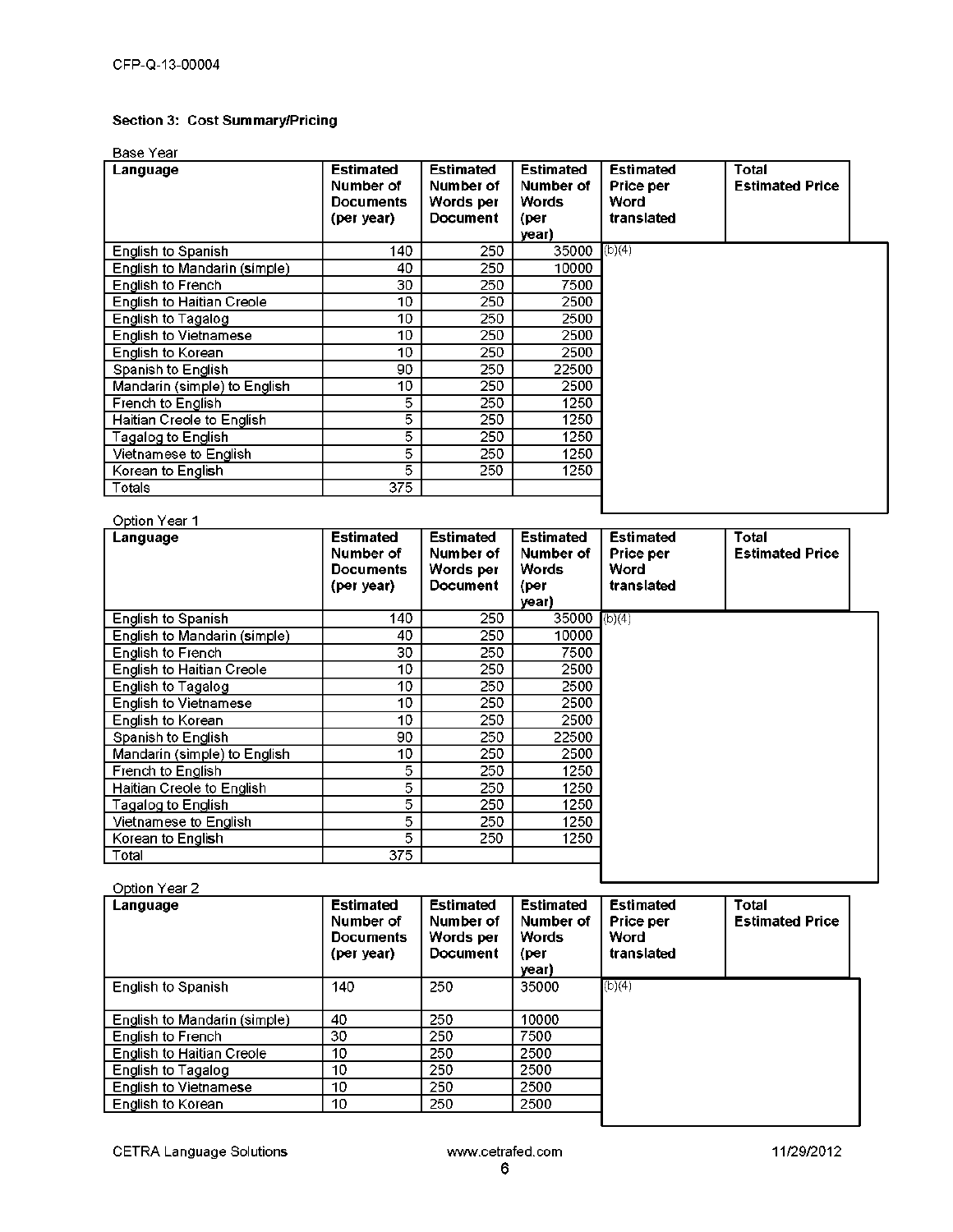|                              |     |     |       | (b)(4) |
|------------------------------|-----|-----|-------|--------|
| Spanish to English           | 90  | 250 | 22500 |        |
|                              |     |     |       |        |
| Mandarin (simple) to English | 10  | 250 | 2500  |        |
| French to English            | 5   | 250 | 1250  |        |
| Haitian Creole to English    |     | 250 | 1250  |        |
| Tagalog to English           | 5   | 250 | 1250  |        |
| Vietnamese to English        | 5   | 250 | 1250  |        |
| Korean to English            | 5   | 250 | 1250  |        |
| Total                        | 375 |     |       |        |

## Option Year 3

| Language                         | <b>Estimated</b><br>Number of<br><b>Documents</b><br>(per year) | <b>Estimated</b><br>Number of<br>Words per<br><b>Document</b> | <b>Estimated</b><br>Number of<br>Words<br>(per<br>year) | <b>Estimated</b><br>Price per<br>Word<br>translated | Total<br><b>Estimated Price</b> |
|----------------------------------|-----------------------------------------------------------------|---------------------------------------------------------------|---------------------------------------------------------|-----------------------------------------------------|---------------------------------|
| English to Spanish               | 140                                                             | 250                                                           | 35000                                                   | (b)(4)                                              |                                 |
| English to Mandarin (simple)     | 40                                                              | 250                                                           | 10000                                                   |                                                     |                                 |
| English to French                | 30                                                              | 250                                                           | 7500                                                    |                                                     |                                 |
| <b>English to Haitian Creole</b> | 10                                                              | 250                                                           | 2500                                                    |                                                     |                                 |
| English to Tagalog               | 10                                                              | 250                                                           | 2500                                                    |                                                     |                                 |
| English to Vietnamese            | 10                                                              | 250                                                           | 2500                                                    |                                                     |                                 |
| English to Korean                | 10                                                              | 250                                                           | 2500                                                    |                                                     |                                 |
| Spanish to English               | 90                                                              | 250                                                           | 22500                                                   |                                                     |                                 |
| Mandarin (simple) to English     | 10                                                              | 250                                                           | 2500                                                    |                                                     |                                 |
| French to English                | 5                                                               | 250                                                           | 1250                                                    |                                                     |                                 |
| Haitian Creole to English.       | 5                                                               | 250                                                           | 1250                                                    |                                                     |                                 |
| Tagalog to English I             | 5                                                               | 250                                                           | 1250                                                    |                                                     |                                 |
| Vietnamese to English            | 5                                                               | 250                                                           | 1250                                                    |                                                     |                                 |
| Korean to English                | 5                                                               | 250                                                           | 1250                                                    |                                                     |                                 |
| Total                            | 375                                                             |                                                               |                                                         |                                                     |                                 |

## Option Year 4

| -----------<br>Language          | <b>Estimated</b><br>Number of<br><b>Documents</b><br>(per year) | <b>Estimated</b><br>Number of<br>Words per<br><b>Document</b> | <b>Estimated</b><br>Number of<br><b>Words</b><br>(per<br>year) | <b>Estimated</b><br>Price per<br>Word<br>translated | Total<br><b>Estimated Price</b> |
|----------------------------------|-----------------------------------------------------------------|---------------------------------------------------------------|----------------------------------------------------------------|-----------------------------------------------------|---------------------------------|
| English to Spanish               | 140                                                             | 250                                                           | 35000                                                          | (b)(4)                                              |                                 |
| English to Mandarin (simple)     | 40                                                              | 250                                                           | 10000                                                          |                                                     |                                 |
| English to French                | 30                                                              | 250                                                           | 7500                                                           |                                                     |                                 |
| <b>English to Haitian Creole</b> | 10                                                              | 250                                                           | 2500                                                           |                                                     |                                 |
| English to Tagalog               | 10                                                              | 250                                                           | 2500                                                           |                                                     |                                 |
| <b>English to Vietnamese</b>     | 10                                                              | 250                                                           | 2500                                                           |                                                     |                                 |
| English to Korean                | 10                                                              | 250                                                           | 2500                                                           |                                                     |                                 |
| Spanish to English               | 90                                                              | 250                                                           | 22500                                                          |                                                     |                                 |
| Mandarin (simple) to English     | 10                                                              | 250                                                           | 2500                                                           |                                                     |                                 |
| French to English                | 5                                                               | 250                                                           | 1250                                                           |                                                     |                                 |
| Haitian Creole to English        | 5                                                               | 250                                                           | 1250                                                           |                                                     |                                 |
| Tagalog to English l             | 5                                                               | 250                                                           | 1250                                                           |                                                     |                                 |
| Vietnamese to English            | 5                                                               | 250                                                           | 1250                                                           |                                                     |                                 |
| Korean to English                | 5                                                               | 250                                                           | 1250                                                           |                                                     |                                 |
| Total                            | 375                                                             |                                                               |                                                                |                                                     |                                 |
|                                  |                                                                 |                                                               |                                                                |                                                     |                                 |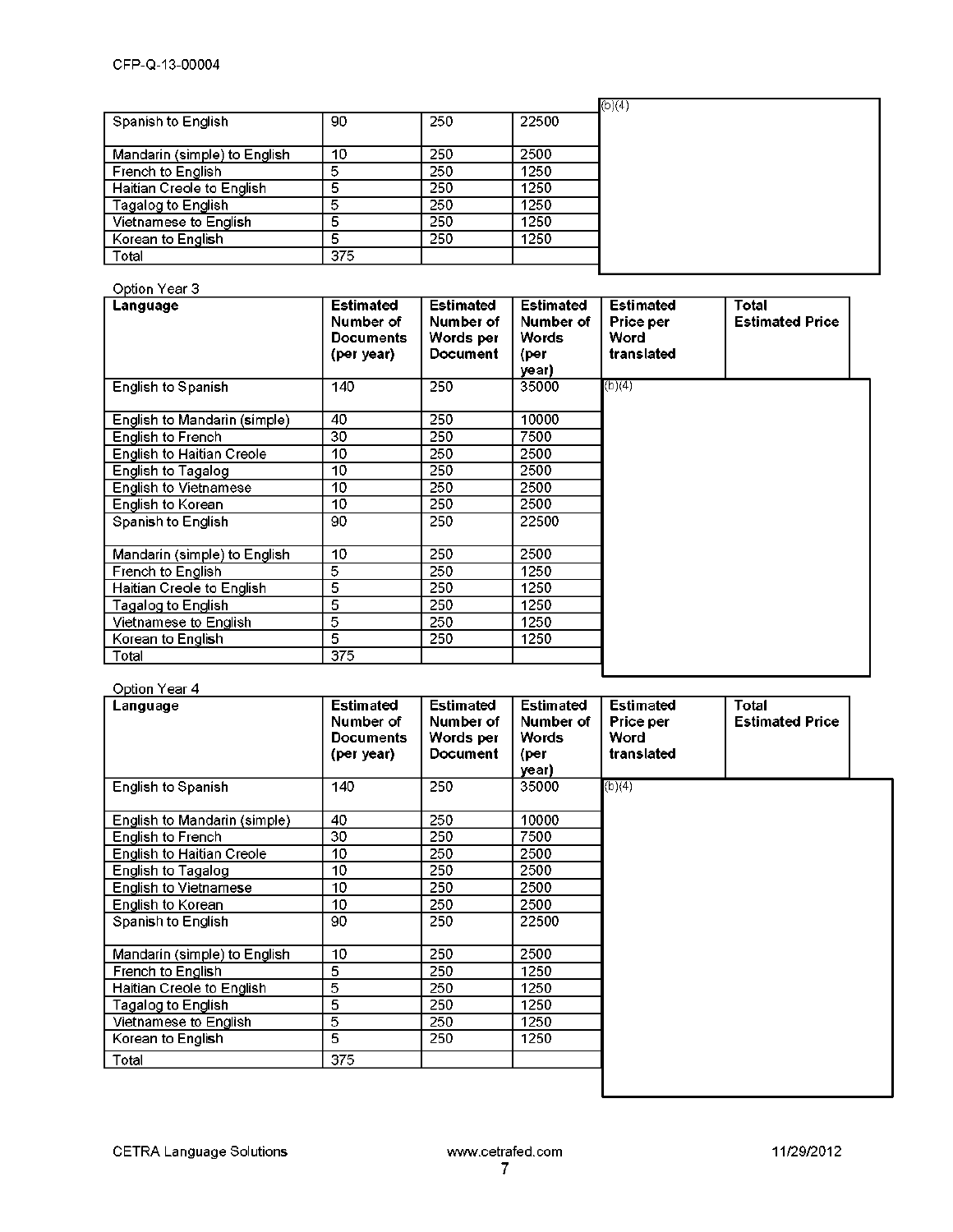(b)(4)

Subtotal: \$54,882.50 Final Total \$54,882.50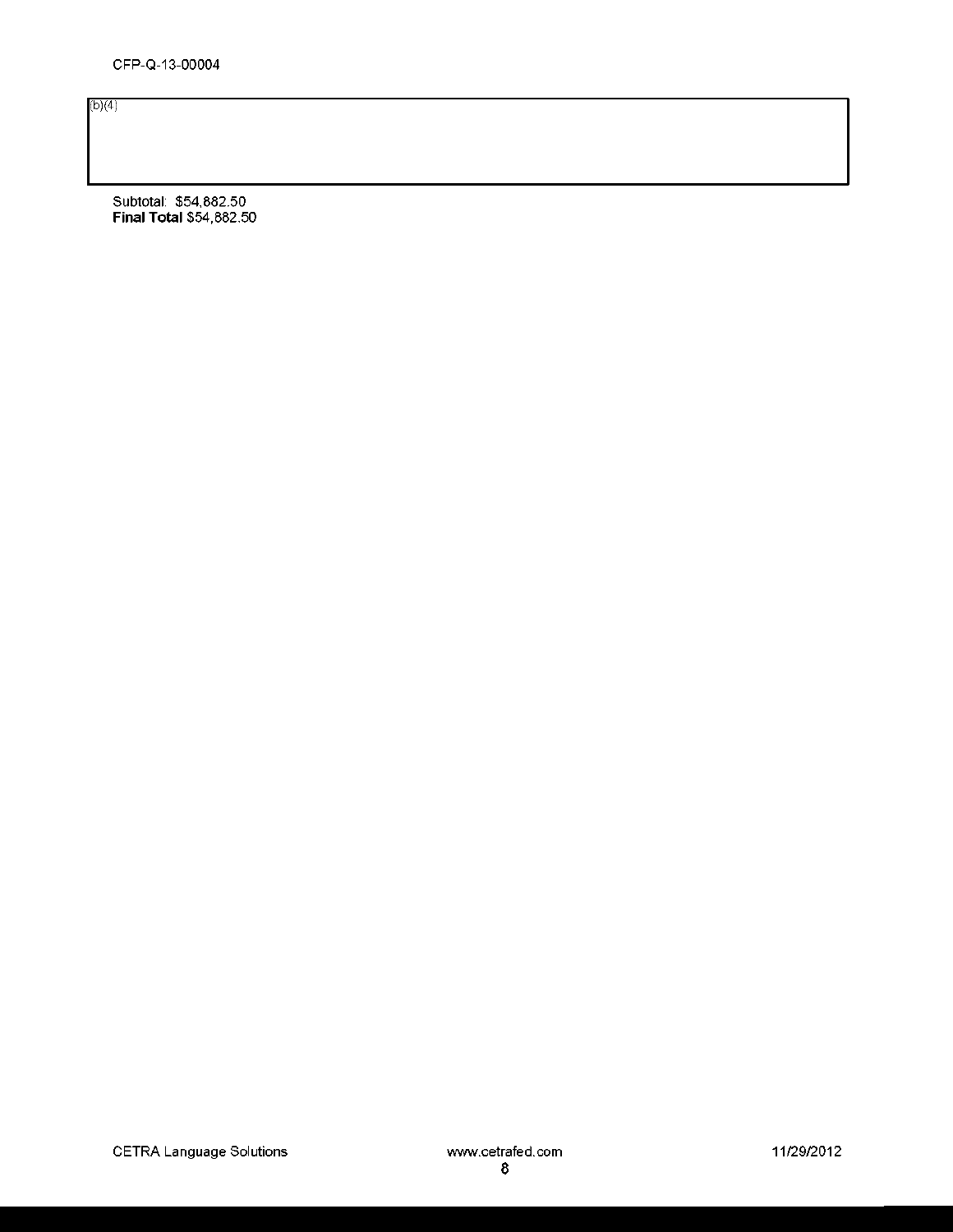- Under my management, mortgage sales increased by 31% two years in a row, from \$0.3m. to \$1.25m. monthly, Branch of Consumers Mortgage Inc., Portsmouth,N.H.
- Obtained the best Budget evaluation of all offices in Central America and the Caribbean countries for 1997, Inter American Development Bank, Panama, 1997.
- Assisted in the creation and management of more than 100 projects for rural development and small businesses, financed by the World Bank and the Agency for International Development, (\$57.0m), Panama National Bank, 1976-79.
- I have personally trained over 200 people in sales and telemarketing, 1989-1993.
- Nominated for two consecutive years to be included in the International Publication of **"Who's Who In American Women,"** 1987 and 1989.
- I was a guest speaker to classes on Women's Studies; topic: Women in the Workplace, Univ. of New Hampshire, USA, 1983-86.
- Member/founder of the Educational Corp. of Up With People, 1969;
- Negotiated and obtained resources for the Educational Corporation of Up With People from Govt. officials and private companies all over the US and Europe, 1968-1969,

#### **WORK EXPERIENCE**

- **Freelance Translator,** Since 1990. Marketing, Financial documents, Insurance policies/forms, web sites, accounting, investment material, human resources, and more.
- **Director/Advisor, 11/2000-Present;** Director of BECA, Inc. Monitor and oversee operations. Match Seafarers and hotel staff with merchant and cruise vessels.
- **General Manager, 9/98-8/99;** Privivienda, S.A. Responsible for the Bank's daily operations, market mortgage and business loans, savings accounts, monitor daily activities, oversee all departments, hire and evaluate employees, monthly reporting to the Board, and more.
- **President/Manager,** Professional Financial Advisors, Inc., 4/98-9/93 Panama City; Provide Consulting Services to small businesses in the areas of planning, finances, operations, marketing, sales, personnel training in customer service, productivity studies, reengineering of systems, company start-up processes, financial advise, capital needs analysis, etc.
- **Administrative Officer,** Inter American Development Bank (IADB), Dec. 1996-Apr.1998; In charge of all personnel, facility administration and operational functions of the office in Panama, which included supervision/evaluation/training of all administrative personnel, in charge of procurement and logistics of events, of vehicles and custodian of assets, preparation/administration of the budget, administrative support to professionals, consultants, and staff from Washington, payroll administration, gathering of statistical data, support in negotiating and hiring of consultants, administration of all contracts, procurement, negotiation and payments to all suppliers, disbursements to consultants, administration/coordination of scholarships & courses with Government and Educational

entities, planning and organization of seminars, special events, receptions, processing of duty free items, preparation of monthly administrative and budgetary reports to Washington, responsibility of facility management, all logistics, operations, and more.

- **Professor:** Latin University, Panama City (5/96) and Florida State University; one semester; Courses: Marketing Plan and Channels of Distribution for Products and Services.
- **General Manager,** Wong & Associates, Portsmouth, N.H., USA (Jan.92-Apr.96) Offered Financial Planning and Investment advice on fixed and variable Investments, on Mutual Funds, on purchase of Insurance products, in charge of Sales and marketing efforts, customer relations, negotiations, interaction with the press and talk shows on Financial Planning, organized and directed Financial Seminars, responsible for managing customers' funds, and more. Customers in 1996 = 527 with an invested portfolio of \$4.3 million.
- **Division Manager,** the Keith Wood Agency (Transport Life Ins. Co.), Portsmouth, N.H., USA (Aug. 89-Jan.92); Responsible for hiring, training, and supervision of agents in my division, commission payments, reporting data, training in telemarketing, customer relations training, software utilization training,, personnel evaluations, etc. Sales levels: with 16 agents, my Division, out of a total of 2D2 divisions in the USA, was number 5<sup>th</sup>. two years in a row, with annual sales of \$4.6 million in premium.
- **Branch Manager,** Consumers Mortgage, Inc., Portsmouth, N.H., USA (Aug. 1985-June 1989); Responsible for investment of funds, for hiring, training, and evaluating mortgage brokers, supervision of loan processors, secretaries, negotiations and relations with clients, lawyers, contract administration, budget preparation and administration, administration of office facilities, contracting suppliers, maintaining relations with real estate brokers, property inspectors, lawyers, etc., responsible for marketing activities, telemarketing and others. Annual sales: \$15.0 million/yr. With 5 loan officers, 3 processors and 2 secretaries.
- **Project Manager,** the Merrimack Valley Regional Transit Authority, Bradford, Ma.,USA (Jan. 1983-Aug. complete responsibility for the organization, implementation, administration and final evaluation of the project, organization of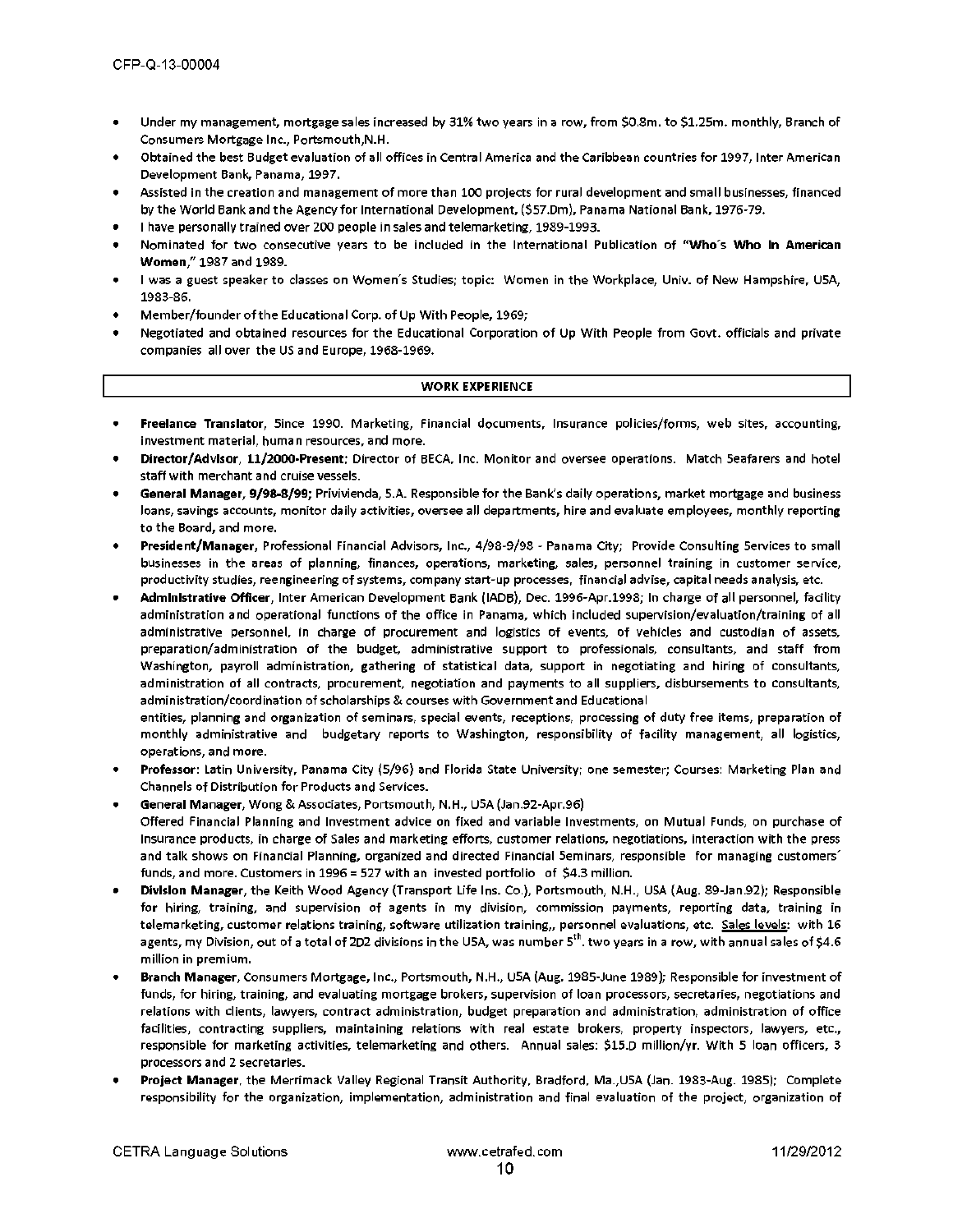| OFFEROR TO COMPLETE BLOCKS 12, 17, 23, 24, & 30<br>SOLICITATION NUMBER<br>4. ORDER NUMBER<br>3. AWARD:<br>2. CONTRACT NO.<br>0FP-0-13-00004<br>EFFECTIVE DATE<br>8. OFFER DUE DATE/LOCAL TIME<br><b>b TELEPHONE NUMBER</b><br>(No collect calls)<br>a. NAME<br><b>FOR SOLICITATION</b><br>7.<br>11/30/2012 1600 ET<br>VANESSA DEL TORO<br>INFORMATION CALL:<br>SET ASIDE<br>10. THIS ACQUISITION IS<br><b>UNRESTRICTED OR</b><br>U<br>cone CEP<br>9. ISSUED BY<br>WOMEN-OWNED SMALL BUSINESS<br><b>X SMALL BUSINESS</b><br>WOSB: ELIGIBLE UNDER THE WOMEN-OWNED<br>CONSUMER FIN PROTECTION BUREAU<br>SMALL BUSINESS PROGRAM<br>HUBZONE SMALL<br>NAICS: 541930<br>OFFICE OF PROCUREMENT<br>EDWOSS<br><b>BUSINESS</b><br>1700 G STREET, NW<br>SERVICE-DISABLED<br>$\Box$ $B(A)$<br>WASHINGTON DC 20552<br>VETERAN-OWNED<br>SMALL BUSINESS<br>13b. RATING<br>12. DISCOUNT TERMS<br>11. DELIVERY FOR FOB DESTINA-<br>13a: THIS CONTRACT IS A<br>TION UNLESS BLOCK IS.<br>RATED ORDER UNDER<br>MARKED<br>14. METHOD OF SOLICITATION.<br>DPAS (15 CFR 700)<br><b>DRFP</b><br><b>X</b> RFQ<br><b>DIFE</b><br><b>FT SEE SCHEDULE</b><br><b>CODE</b><br>CFPB<br>16. ADMINISTERED BY<br>CODE<br>15. DELIVER TO<br>CONSUMER FINAN PROTECTION BUREA<br>OFFICE OF PROCUREMENT<br>1700 G STREET, NW<br>WASHINGTON DC 20552<br>CODE<br>18a. PAYMENT WILL BE MADE BY<br>FACILITY<br>CODE<br>17a. CONTRACTOR/<br>CODE<br><b>OFFEROR</b><br>TELEPHONE NO.<br>18b SUBMIT INVOICES TO ADDRESS SHOWN IN BLOCK 18a UNLESS BLOCK BELOW<br>TITE, CHECK IF REMITTANCE IS DIFFERENT AND PUT SUCH ADDRESS IN OFFER<br><b>ISEE ADDENOUM</b><br>IS CHECKED<br>24.<br>21.<br>22.<br>23.<br>25.<br>19.<br><b>AMOUNT</b><br>UNIT PRICE<br><b>QUANTITY</b><br>UNIT<br>SCHEDULE OF SUPPLIES/SERVICES<br>ITEM NO.<br>See Section One, Subsection 2.0 for Extended<br>Pricing Tables<br>EA.<br>Base Year - English to Spanish Translation - PER<br>0001<br>WORD rate<br>Period of Performance: 12/17/2012 to 12/16/2013<br>EA<br>Base Year - English to Mandarin Translation - PER<br>0002<br>WORD rate<br>Period of Performance: 12/17/2012 to 12/16/2013<br>Continued<br>(Use Reverse and/or Attach Additional Sheets as Necessary)<br>26. TOTAL AWARD AMOUNT (For Govt. Use Only)<br>25. ACCOUNTING AND APPROPRIATION DATA<br>27a, SOLICITATION INCORPORATES BY REFERENCE FAR 52 212-1 S2 212-4. FAR 52 212-3. AND 52 212-5 ARE ATTACHED. ADDENDA<br>$X$ ARE<br>ADDENDA<br>127b, CONTRACT/PURCHASE ORDER INCORPORATES BY REFERENCE FAR 52.212-4. FAR 52.212-5 IS ATTACHED.<br>$\Box$ ARE<br>29. AWARD OF CONTRACT: REF.<br>XI28, CONTRACTOR IS REQUIRED TO SIGN THIS DOCUMENT AND RETURN<br>YOUR OFFER ON SOLICITATION (BLOCK 5),<br>DATED<br>COPIES TO ISSUING OFFICE. CONTRACTOR AGREES TO FURNISH AND DELIVER<br>INCLUDING ANY ADDITIONS OR CHANGES WHICH ARE SET FORTH<br>ALL ITEMS SET FORTH OR OTHERWISE IDENTIFIED ABOVE AND ON ANY ADDITIONAL<br>SHEETS SUBJECT TO THE TERMS AND CONDITIONS SPECIFIED.<br>HEREIN, IS ACCEPTED AS TO ITEMS. | SOLICITATION/CONTRACT/ORDER FOR COMMERCIAL ITEMS |  |  | 1. REQUISITION NUMBER |  | PAGE OF | 44                                                        |
|-------------------------------------------------------------------------------------------------------------------------------------------------------------------------------------------------------------------------------------------------------------------------------------------------------------------------------------------------------------------------------------------------------------------------------------------------------------------------------------------------------------------------------------------------------------------------------------------------------------------------------------------------------------------------------------------------------------------------------------------------------------------------------------------------------------------------------------------------------------------------------------------------------------------------------------------------------------------------------------------------------------------------------------------------------------------------------------------------------------------------------------------------------------------------------------------------------------------------------------------------------------------------------------------------------------------------------------------------------------------------------------------------------------------------------------------------------------------------------------------------------------------------------------------------------------------------------------------------------------------------------------------------------------------------------------------------------------------------------------------------------------------------------------------------------------------------------------------------------------------------------------------------------------------------------------------------------------------------------------------------------------------------------------------------------------------------------------------------------------------------------------------------------------------------------------------------------------------------------------------------------------------------------------------------------------------------------------------------------------------------------------------------------------------------------------------------------------------------------------------------------------------------------------------------------------------------------------------------------------------------------------------------------------------------------------------------------------------------------------------------------------------------------------------------------------------------------------------------------------------------------------------------------------------------------------------------------------------------------------------------------------------|--------------------------------------------------|--|--|-----------------------|--|---------|-----------------------------------------------------------|
|                                                                                                                                                                                                                                                                                                                                                                                                                                                                                                                                                                                                                                                                                                                                                                                                                                                                                                                                                                                                                                                                                                                                                                                                                                                                                                                                                                                                                                                                                                                                                                                                                                                                                                                                                                                                                                                                                                                                                                                                                                                                                                                                                                                                                                                                                                                                                                                                                                                                                                                                                                                                                                                                                                                                                                                                                                                                                                                                                                                                                   |                                                  |  |  |                       |  |         | <b>6. SOLICITATION</b><br><b>ISSUE DATE</b><br>11/16/2012 |
|                                                                                                                                                                                                                                                                                                                                                                                                                                                                                                                                                                                                                                                                                                                                                                                                                                                                                                                                                                                                                                                                                                                                                                                                                                                                                                                                                                                                                                                                                                                                                                                                                                                                                                                                                                                                                                                                                                                                                                                                                                                                                                                                                                                                                                                                                                                                                                                                                                                                                                                                                                                                                                                                                                                                                                                                                                                                                                                                                                                                                   |                                                  |  |  |                       |  |         |                                                           |
|                                                                                                                                                                                                                                                                                                                                                                                                                                                                                                                                                                                                                                                                                                                                                                                                                                                                                                                                                                                                                                                                                                                                                                                                                                                                                                                                                                                                                                                                                                                                                                                                                                                                                                                                                                                                                                                                                                                                                                                                                                                                                                                                                                                                                                                                                                                                                                                                                                                                                                                                                                                                                                                                                                                                                                                                                                                                                                                                                                                                                   |                                                  |  |  |                       |  |         | 100.00 %FOR                                               |
|                                                                                                                                                                                                                                                                                                                                                                                                                                                                                                                                                                                                                                                                                                                                                                                                                                                                                                                                                                                                                                                                                                                                                                                                                                                                                                                                                                                                                                                                                                                                                                                                                                                                                                                                                                                                                                                                                                                                                                                                                                                                                                                                                                                                                                                                                                                                                                                                                                                                                                                                                                                                                                                                                                                                                                                                                                                                                                                                                                                                                   |                                                  |  |  |                       |  |         | SIZE STANDARD: S7.0                                       |
|                                                                                                                                                                                                                                                                                                                                                                                                                                                                                                                                                                                                                                                                                                                                                                                                                                                                                                                                                                                                                                                                                                                                                                                                                                                                                                                                                                                                                                                                                                                                                                                                                                                                                                                                                                                                                                                                                                                                                                                                                                                                                                                                                                                                                                                                                                                                                                                                                                                                                                                                                                                                                                                                                                                                                                                                                                                                                                                                                                                                                   |                                                  |  |  |                       |  |         |                                                           |
|                                                                                                                                                                                                                                                                                                                                                                                                                                                                                                                                                                                                                                                                                                                                                                                                                                                                                                                                                                                                                                                                                                                                                                                                                                                                                                                                                                                                                                                                                                                                                                                                                                                                                                                                                                                                                                                                                                                                                                                                                                                                                                                                                                                                                                                                                                                                                                                                                                                                                                                                                                                                                                                                                                                                                                                                                                                                                                                                                                                                                   |                                                  |  |  |                       |  |         |                                                           |
|                                                                                                                                                                                                                                                                                                                                                                                                                                                                                                                                                                                                                                                                                                                                                                                                                                                                                                                                                                                                                                                                                                                                                                                                                                                                                                                                                                                                                                                                                                                                                                                                                                                                                                                                                                                                                                                                                                                                                                                                                                                                                                                                                                                                                                                                                                                                                                                                                                                                                                                                                                                                                                                                                                                                                                                                                                                                                                                                                                                                                   |                                                  |  |  |                       |  |         |                                                           |
|                                                                                                                                                                                                                                                                                                                                                                                                                                                                                                                                                                                                                                                                                                                                                                                                                                                                                                                                                                                                                                                                                                                                                                                                                                                                                                                                                                                                                                                                                                                                                                                                                                                                                                                                                                                                                                                                                                                                                                                                                                                                                                                                                                                                                                                                                                                                                                                                                                                                                                                                                                                                                                                                                                                                                                                                                                                                                                                                                                                                                   |                                                  |  |  |                       |  |         |                                                           |
|                                                                                                                                                                                                                                                                                                                                                                                                                                                                                                                                                                                                                                                                                                                                                                                                                                                                                                                                                                                                                                                                                                                                                                                                                                                                                                                                                                                                                                                                                                                                                                                                                                                                                                                                                                                                                                                                                                                                                                                                                                                                                                                                                                                                                                                                                                                                                                                                                                                                                                                                                                                                                                                                                                                                                                                                                                                                                                                                                                                                                   |                                                  |  |  |                       |  |         |                                                           |
|                                                                                                                                                                                                                                                                                                                                                                                                                                                                                                                                                                                                                                                                                                                                                                                                                                                                                                                                                                                                                                                                                                                                                                                                                                                                                                                                                                                                                                                                                                                                                                                                                                                                                                                                                                                                                                                                                                                                                                                                                                                                                                                                                                                                                                                                                                                                                                                                                                                                                                                                                                                                                                                                                                                                                                                                                                                                                                                                                                                                                   |                                                  |  |  |                       |  |         |                                                           |
|                                                                                                                                                                                                                                                                                                                                                                                                                                                                                                                                                                                                                                                                                                                                                                                                                                                                                                                                                                                                                                                                                                                                                                                                                                                                                                                                                                                                                                                                                                                                                                                                                                                                                                                                                                                                                                                                                                                                                                                                                                                                                                                                                                                                                                                                                                                                                                                                                                                                                                                                                                                                                                                                                                                                                                                                                                                                                                                                                                                                                   |                                                  |  |  |                       |  |         |                                                           |
|                                                                                                                                                                                                                                                                                                                                                                                                                                                                                                                                                                                                                                                                                                                                                                                                                                                                                                                                                                                                                                                                                                                                                                                                                                                                                                                                                                                                                                                                                                                                                                                                                                                                                                                                                                                                                                                                                                                                                                                                                                                                                                                                                                                                                                                                                                                                                                                                                                                                                                                                                                                                                                                                                                                                                                                                                                                                                                                                                                                                                   |                                                  |  |  |                       |  |         |                                                           |
|                                                                                                                                                                                                                                                                                                                                                                                                                                                                                                                                                                                                                                                                                                                                                                                                                                                                                                                                                                                                                                                                                                                                                                                                                                                                                                                                                                                                                                                                                                                                                                                                                                                                                                                                                                                                                                                                                                                                                                                                                                                                                                                                                                                                                                                                                                                                                                                                                                                                                                                                                                                                                                                                                                                                                                                                                                                                                                                                                                                                                   |                                                  |  |  |                       |  |         |                                                           |
|                                                                                                                                                                                                                                                                                                                                                                                                                                                                                                                                                                                                                                                                                                                                                                                                                                                                                                                                                                                                                                                                                                                                                                                                                                                                                                                                                                                                                                                                                                                                                                                                                                                                                                                                                                                                                                                                                                                                                                                                                                                                                                                                                                                                                                                                                                                                                                                                                                                                                                                                                                                                                                                                                                                                                                                                                                                                                                                                                                                                                   |                                                  |  |  |                       |  |         |                                                           |
|                                                                                                                                                                                                                                                                                                                                                                                                                                                                                                                                                                                                                                                                                                                                                                                                                                                                                                                                                                                                                                                                                                                                                                                                                                                                                                                                                                                                                                                                                                                                                                                                                                                                                                                                                                                                                                                                                                                                                                                                                                                                                                                                                                                                                                                                                                                                                                                                                                                                                                                                                                                                                                                                                                                                                                                                                                                                                                                                                                                                                   |                                                  |  |  |                       |  |         |                                                           |
|                                                                                                                                                                                                                                                                                                                                                                                                                                                                                                                                                                                                                                                                                                                                                                                                                                                                                                                                                                                                                                                                                                                                                                                                                                                                                                                                                                                                                                                                                                                                                                                                                                                                                                                                                                                                                                                                                                                                                                                                                                                                                                                                                                                                                                                                                                                                                                                                                                                                                                                                                                                                                                                                                                                                                                                                                                                                                                                                                                                                                   |                                                  |  |  |                       |  |         |                                                           |
|                                                                                                                                                                                                                                                                                                                                                                                                                                                                                                                                                                                                                                                                                                                                                                                                                                                                                                                                                                                                                                                                                                                                                                                                                                                                                                                                                                                                                                                                                                                                                                                                                                                                                                                                                                                                                                                                                                                                                                                                                                                                                                                                                                                                                                                                                                                                                                                                                                                                                                                                                                                                                                                                                                                                                                                                                                                                                                                                                                                                                   |                                                  |  |  |                       |  |         | ARE NOT ATTACHED.                                         |
|                                                                                                                                                                                                                                                                                                                                                                                                                                                                                                                                                                                                                                                                                                                                                                                                                                                                                                                                                                                                                                                                                                                                                                                                                                                                                                                                                                                                                                                                                                                                                                                                                                                                                                                                                                                                                                                                                                                                                                                                                                                                                                                                                                                                                                                                                                                                                                                                                                                                                                                                                                                                                                                                                                                                                                                                                                                                                                                                                                                                                   |                                                  |  |  |                       |  |         | <b>TARE NOT ATTACHED.</b>                                 |
| 31a, UNITED STATES OF AMERICA (SIGNATURE OF CONTRACTING OFFICER)<br>30a. SIGNATURE OF OFFEROR/CONTRACTOR                                                                                                                                                                                                                                                                                                                                                                                                                                                                                                                                                                                                                                                                                                                                                                                                                                                                                                                                                                                                                                                                                                                                                                                                                                                                                                                                                                                                                                                                                                                                                                                                                                                                                                                                                                                                                                                                                                                                                                                                                                                                                                                                                                                                                                                                                                                                                                                                                                                                                                                                                                                                                                                                                                                                                                                                                                                                                                          |                                                  |  |  |                       |  |         | OFFER                                                     |
|                                                                                                                                                                                                                                                                                                                                                                                                                                                                                                                                                                                                                                                                                                                                                                                                                                                                                                                                                                                                                                                                                                                                                                                                                                                                                                                                                                                                                                                                                                                                                                                                                                                                                                                                                                                                                                                                                                                                                                                                                                                                                                                                                                                                                                                                                                                                                                                                                                                                                                                                                                                                                                                                                                                                                                                                                                                                                                                                                                                                                   |                                                  |  |  |                       |  |         |                                                           |
| 30c. DATE SIGNED<br>31b. NAME OF CONTRACTING OFFICER (Type or print)                                                                                                                                                                                                                                                                                                                                                                                                                                                                                                                                                                                                                                                                                                                                                                                                                                                                                                                                                                                                                                                                                                                                                                                                                                                                                                                                                                                                                                                                                                                                                                                                                                                                                                                                                                                                                                                                                                                                                                                                                                                                                                                                                                                                                                                                                                                                                                                                                                                                                                                                                                                                                                                                                                                                                                                                                                                                                                                                              |                                                  |  |  |                       |  |         | 31c. DATE SIGNED                                          |
| 306, NAME AND TITLE OF SIGNER (Type or print)<br>127112<br>NICHOLAS R. OLSON<br>Services<br>Director of Federal                                                                                                                                                                                                                                                                                                                                                                                                                                                                                                                                                                                                                                                                                                                                                                                                                                                                                                                                                                                                                                                                                                                                                                                                                                                                                                                                                                                                                                                                                                                                                                                                                                                                                                                                                                                                                                                                                                                                                                                                                                                                                                                                                                                                                                                                                                                                                                                                                                                                                                                                                                                                                                                                                                                                                                                                                                                                                                   |                                                  |  |  |                       |  |         |                                                           |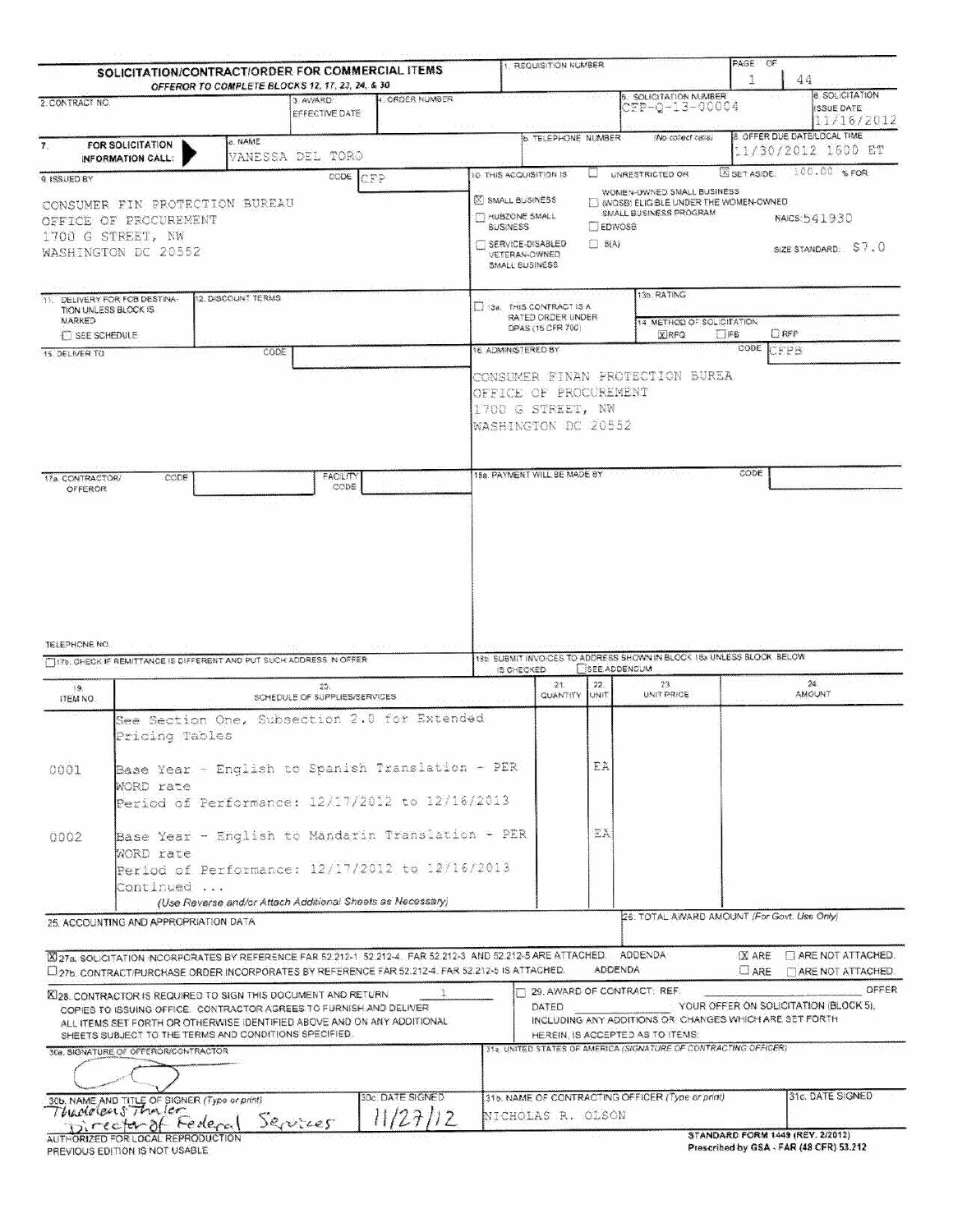| AMENDMENT OF SOLICITATION/MODIFICATION OF CONTRACT<br>2 AMENOMENT/MODIFICATION NO.<br>000001<br>CODE<br>6. ISSUED BY<br>CONSUMER FIN PROTECTION BUREAU<br>OFFICE OF PROCUREMENT<br>1700 G STREET, NW                                                                                                                                                                                                                                                                                                                                                                                                                               | 3. EFFECTIVE DATE<br>11/28/2012                                          |    |                                                                                                                                                                                                                          |                                          |                                      |
|------------------------------------------------------------------------------------------------------------------------------------------------------------------------------------------------------------------------------------------------------------------------------------------------------------------------------------------------------------------------------------------------------------------------------------------------------------------------------------------------------------------------------------------------------------------------------------------------------------------------------------|--------------------------------------------------------------------------|----|--------------------------------------------------------------------------------------------------------------------------------------------------------------------------------------------------------------------------|------------------------------------------|--------------------------------------|
|                                                                                                                                                                                                                                                                                                                                                                                                                                                                                                                                                                                                                                    |                                                                          |    | 4. REQUISITION:PURCHASE REQ. NO.                                                                                                                                                                                         |                                          | 近る<br>5. PROJECT NO. (If applicable) |
|                                                                                                                                                                                                                                                                                                                                                                                                                                                                                                                                                                                                                                    |                                                                          |    |                                                                                                                                                                                                                          |                                          |                                      |
|                                                                                                                                                                                                                                                                                                                                                                                                                                                                                                                                                                                                                                    |                                                                          |    | 7. ADMINISTERED BY (if other than item 6)                                                                                                                                                                                | CODE<br>CFPB                             |                                      |
|                                                                                                                                                                                                                                                                                                                                                                                                                                                                                                                                                                                                                                    | CEP                                                                      |    |                                                                                                                                                                                                                          |                                          |                                      |
| WASHINGTON DC 20552                                                                                                                                                                                                                                                                                                                                                                                                                                                                                                                                                                                                                |                                                                          |    | CONSUMER FINAN PROTECIION BUREA<br>OFFICE OF PROGUREMENT<br>1700 G STREET, NH<br>MASHINGTON DC 20552                                                                                                                     |                                          |                                      |
| B. NAME AND ADDRESS OF CONTRACTOR (No., street, county, State and ZIP-Code)                                                                                                                                                                                                                                                                                                                                                                                                                                                                                                                                                        |                                                                          | Xì | 9A. AMENOMENT OF SOLICITATION NO.                                                                                                                                                                                        |                                          |                                      |
|                                                                                                                                                                                                                                                                                                                                                                                                                                                                                                                                                                                                                                    |                                                                          |    | CFE-0-13-00004                                                                                                                                                                                                           |                                          |                                      |
|                                                                                                                                                                                                                                                                                                                                                                                                                                                                                                                                                                                                                                    |                                                                          |    | 9B. DATED (SEE) FEM 11)                                                                                                                                                                                                  |                                          |                                      |
|                                                                                                                                                                                                                                                                                                                                                                                                                                                                                                                                                                                                                                    |                                                                          | X  |                                                                                                                                                                                                                          |                                          |                                      |
|                                                                                                                                                                                                                                                                                                                                                                                                                                                                                                                                                                                                                                    |                                                                          |    | 11/16/2012                                                                                                                                                                                                               |                                          |                                      |
|                                                                                                                                                                                                                                                                                                                                                                                                                                                                                                                                                                                                                                    |                                                                          |    | 10A. MODIFICATION OF CONTRACTIORDER NO.                                                                                                                                                                                  |                                          |                                      |
|                                                                                                                                                                                                                                                                                                                                                                                                                                                                                                                                                                                                                                    |                                                                          |    | 10BL DATED (SEE ITEM 13)                                                                                                                                                                                                 |                                          |                                      |
| CODE                                                                                                                                                                                                                                                                                                                                                                                                                                                                                                                                                                                                                               | FACILITY CODE                                                            |    |                                                                                                                                                                                                                          |                                          |                                      |
| XI The above numbered solicitation is amended as set forth in item 14. The hour and date specified for receipt of Offers.                                                                                                                                                                                                                                                                                                                                                                                                                                                                                                          | 11. THIS ITEM ONLY APPLIES TO AMENDMENTS OF SOLICITATIONS                |    |                                                                                                                                                                                                                          | <b>Sextended</b>                         | TXis not extended                    |
| separate letter or telegram which includes a reference to the solicitation and amendment numbers. FAILURE OF YOUR ACKNOWLEDGEMENT TO BE RECEIVED AT<br>THE PLACE DESIGNATED FOR THE RECEPT OF OFFERS PRIOR TO THE HOUR AND DATE SPECIFIED MAY RESULT IN REJECTION OF YOUR OFFER. If by<br>virtue of this amendment you desire to change an offer already submitted, such change may be made by telegram or letter, provided each telegram or letter makes reference<br>to the solicitation and this amenoment, and is received prior to the opening hour and date specified<br>12. ACCOUNTING AND APPROPRIATION DATA (if required) |                                                                          |    |                                                                                                                                                                                                                          |                                          |                                      |
|                                                                                                                                                                                                                                                                                                                                                                                                                                                                                                                                                                                                                                    |                                                                          |    | 13. THIS ITEM ONLY APPLIES TO MODIFICATION OF CONTRACTS/ORDERS. IT MODIFIES THE CONTRACT/ORDER NO. AS DESCRIBED IN ITEM 14.                                                                                              |                                          |                                      |
| CHECK ONE                                                                                                                                                                                                                                                                                                                                                                                                                                                                                                                                                                                                                          |                                                                          |    | A. THIS CHANGE ORDER IS ISSUED PURSUANT TO: (Specify surfairty) THE CHANGES SET FORTH IN ITEM 14 ARE MADE IN THE CONTRACT                                                                                                |                                          |                                      |
| ORDER NO. IN TEM 10A.                                                                                                                                                                                                                                                                                                                                                                                                                                                                                                                                                                                                              |                                                                          |    |                                                                                                                                                                                                                          |                                          |                                      |
|                                                                                                                                                                                                                                                                                                                                                                                                                                                                                                                                                                                                                                    |                                                                          |    | B. THE ABOVE NUMBERED CONTRACTIORDER IS MODIFIED TO REFLECT THE ADMINISTRATIVE CHANGES (such as changes in paying office,<br>appropriation date, etc.) SET FORTH IN ITEM 14, PURSUANT TO THE AUTHORITY OF FAR 43.103(b). |                                          |                                      |
|                                                                                                                                                                                                                                                                                                                                                                                                                                                                                                                                                                                                                                    | C. THIS SUPPLEMENTAL AGREEMENT IS ENTERED INTO PURSUANT TO AUTHORITY OF: |    |                                                                                                                                                                                                                          |                                          |                                      |
| D. OTHER (Specify type of modification and authority)                                                                                                                                                                                                                                                                                                                                                                                                                                                                                                                                                                              |                                                                          |    |                                                                                                                                                                                                                          |                                          |                                      |
|                                                                                                                                                                                                                                                                                                                                                                                                                                                                                                                                                                                                                                    |                                                                          |    |                                                                                                                                                                                                                          | copies to the issuing office.            |                                      |
| Elis not<br>E. IMPORTANT.<br>Contractor                                                                                                                                                                                                                                                                                                                                                                                                                                                                                                                                                                                            | [7] is required to sign this document and return                         |    |                                                                                                                                                                                                                          |                                          |                                      |
| 14. DESCRIPTION OF AMENDMENT/MODIFICATION (Organized by UCF section headings, including solicitation/contract subject matter where feasible.)<br>This RFQ is amended to:                                                                                                                                                                                                                                                                                                                                                                                                                                                           |                                                                          |    |                                                                                                                                                                                                                          |                                          |                                      |
| 1. Answer vendor questions (see Attachemmt 3);                                                                                                                                                                                                                                                                                                                                                                                                                                                                                                                                                                                     |                                                                          |    |                                                                                                                                                                                                                          |                                          |                                      |
| 2. Correct the Extended Pricing Tables template estimated words per year:                                                                                                                                                                                                                                                                                                                                                                                                                                                                                                                                                          |                                                                          |    |                                                                                                                                                                                                                          |                                          |                                      |
| 3. Add optional Contract Line Item Numbers (CLINA) for rush fees and desktop                                                                                                                                                                                                                                                                                                                                                                                                                                                                                                                                                       |                                                                          |    |                                                                                                                                                                                                                          |                                          |                                      |
| publishing/graphics services related to translations; and                                                                                                                                                                                                                                                                                                                                                                                                                                                                                                                                                                          |                                                                          |    |                                                                                                                                                                                                                          |                                          |                                      |
| 4. Make minor clarifications/corrections in the solicitation (marked in red tracking mode).                                                                                                                                                                                                                                                                                                                                                                                                                                                                                                                                        |                                                                          |    |                                                                                                                                                                                                                          |                                          |                                      |
|                                                                                                                                                                                                                                                                                                                                                                                                                                                                                                                                                                                                                                    |                                                                          |    |                                                                                                                                                                                                                          |                                          |                                      |
| <b>FOB: Destination</b>                                                                                                                                                                                                                                                                                                                                                                                                                                                                                                                                                                                                            |                                                                          |    |                                                                                                                                                                                                                          |                                          |                                      |
| Period of Performance: 12/17/2012 to 12/16/2017                                                                                                                                                                                                                                                                                                                                                                                                                                                                                                                                                                                    |                                                                          |    |                                                                                                                                                                                                                          |                                          |                                      |
|                                                                                                                                                                                                                                                                                                                                                                                                                                                                                                                                                                                                                                    |                                                                          |    |                                                                                                                                                                                                                          |                                          |                                      |
| 0071                                                                                                                                                                                                                                                                                                                                                                                                                                                                                                                                                                                                                               | Base Year - Desktop Publishing/Graphics Services                         |    | HR.                                                                                                                                                                                                                      |                                          |                                      |
|                                                                                                                                                                                                                                                                                                                                                                                                                                                                                                                                                                                                                                    |                                                                          |    |                                                                                                                                                                                                                          |                                          |                                      |
|                                                                                                                                                                                                                                                                                                                                                                                                                                                                                                                                                                                                                                    |                                                                          |    |                                                                                                                                                                                                                          |                                          |                                      |
| Except as provided herein, all terms and conditions of the document referenced in item 9A or 10A; as hieretofore changed, remains unchanged and in full force and effect.                                                                                                                                                                                                                                                                                                                                                                                                                                                          |                                                                          |    | 16A, NAME, AND TITLE OF CONTRACTING OFFICER (Type or pent)                                                                                                                                                               |                                          |                                      |
|                                                                                                                                                                                                                                                                                                                                                                                                                                                                                                                                                                                                                                    |                                                                          |    | NICHOLAS R. OLSON                                                                                                                                                                                                        |                                          |                                      |
| nadoleas Thaley                                                                                                                                                                                                                                                                                                                                                                                                                                                                                                                                                                                                                    |                                                                          |    |                                                                                                                                                                                                                          |                                          |                                      |
| Continued<br>15A, NAME AND TITLE OF SIGNER (Type of print)<br>15B. CONTRACTOR/OBFEROR                                                                                                                                                                                                                                                                                                                                                                                                                                                                                                                                              |                                                                          |    | 16B, UNITED STATES OF AMERICA                                                                                                                                                                                            |                                          | 16C. DATE SIGNED                     |
|                                                                                                                                                                                                                                                                                                                                                                                                                                                                                                                                                                                                                                    |                                                                          |    |                                                                                                                                                                                                                          |                                          |                                      |
| (Signalure of person suthorized to sign)                                                                                                                                                                                                                                                                                                                                                                                                                                                                                                                                                                                           |                                                                          |    | Signature of Contracting Officer)                                                                                                                                                                                        |                                          |                                      |
| NSN 7540-01-152-8070                                                                                                                                                                                                                                                                                                                                                                                                                                                                                                                                                                                                               |                                                                          |    |                                                                                                                                                                                                                          |                                          | STANDARD FORM 30 (REV. 10-83)        |
| Previous edition unusable                                                                                                                                                                                                                                                                                                                                                                                                                                                                                                                                                                                                          |                                                                          |    |                                                                                                                                                                                                                          | Prescribed by GSA<br>FAR (48 CFR) 53.243 |                                      |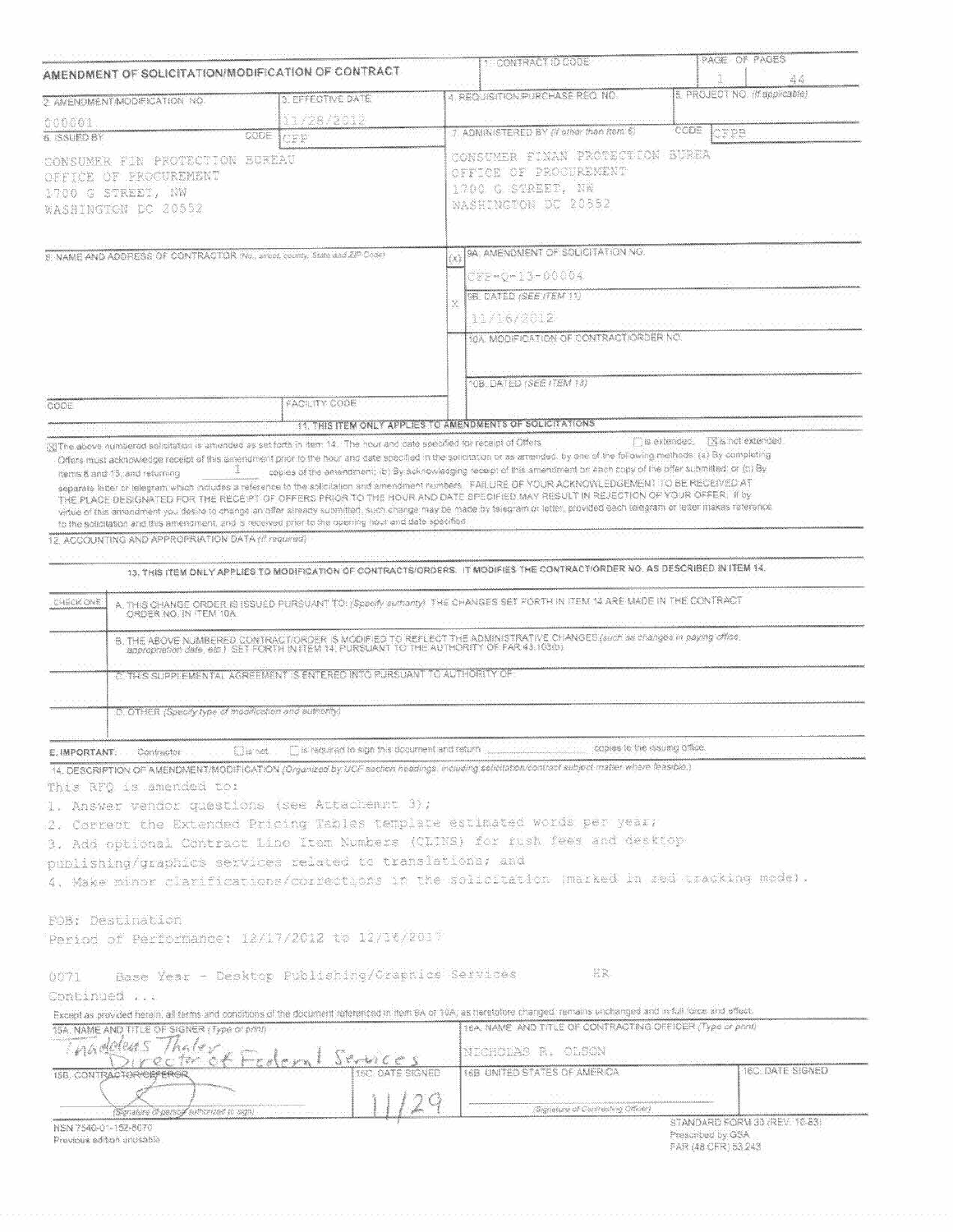"Subsidiary" means an entity in which more than 50 percent of the entity is owned—

( I) Directly by a parent corporation; or

(2) Through another subsidiary of a parent corporation

"Veteran-owned small business concern" means a small business concern—

 $(1)$  Not less than 51 percent of which is owned by one or more veterans(as defined at 38 U.S.C. 101(2)) or, in the case of any publicly owned business, not less than 51 percent of the stock of which is owned by one or more veterans; and

(2) The management and daily business operations of which are controlled by one or more veterans

"Women-owned business concern" means a concern which is at least 51 percent owned by one or more women; or in the case of any publicly owned business, at least 51 percent of the its stock is owned by one or more women; and whose management and daily business operations are controlled by one or more women.

"Women-owned small business concern" means a small business concern--

(I) That is at least 51 percent owned by one or more women or, in the case of any publicly owned business, at least 51 percent of the stock of which is owned by one or more women, and

(2) Whose management and daily business operations are controlled by one or more women

"Women-owned small business (WOSB) concern eligible under the WOSB Program (in accordance with 13 CFR part I27)," means a small business concern that is at least 51 percent directly and unconditionally owned by, and the management and daily business operations of which are controlled by, one or more women who are citizens of the United States

b)

(I) Annual Representations and Certifications Any changes provided by the offeror in paragraph (b)(2) of this provision do not automatically change the representations and certifications posted on the Online Representations and Certifications Application (ORCA) website.

(2) The offeror has completed the annual representations and certifications electronically via the ORCA website accessed through https://www.acquisition.gov. After reviewing the ORCA database information, the offeror verifies by submission of this offer that the representation and certifications currently posted electronically at FAR 52.212-3, Offeror Representations and Certifications-Commercial Items, have been entered or updated in the last 12 months, are current, accurate, complete, and applicable to this solicitation (including the business size standard applicable to the NAICS code referenced for this solicitation), as of the date of this offer and are incorporated in this offer by reference (see FAR 4.1201), except for paragraphs \_\_\_\_\_\_\_\_\_\_. [Offeror to identify the applicable paragraphs at (c) through (o) of this provision that the offeror has completed for the purposes of this solicitation only, if any. These amended representation(s) and/or certification (s) are also incorporated in this offer and are current, accurate, and complete as of the date of this offer. Any changes provided by the offeror are applicable to this solicitation only and do not result in an update to the representations and certifications posted electronically on ORCA.]

(c) Offerors must complete the following representations when the resulting contract is to be performed in the

28 CONSUMER FINANCIAL PROTECTION BUREAU, 1700 G STREET, NW WASHINGTON, DC 20552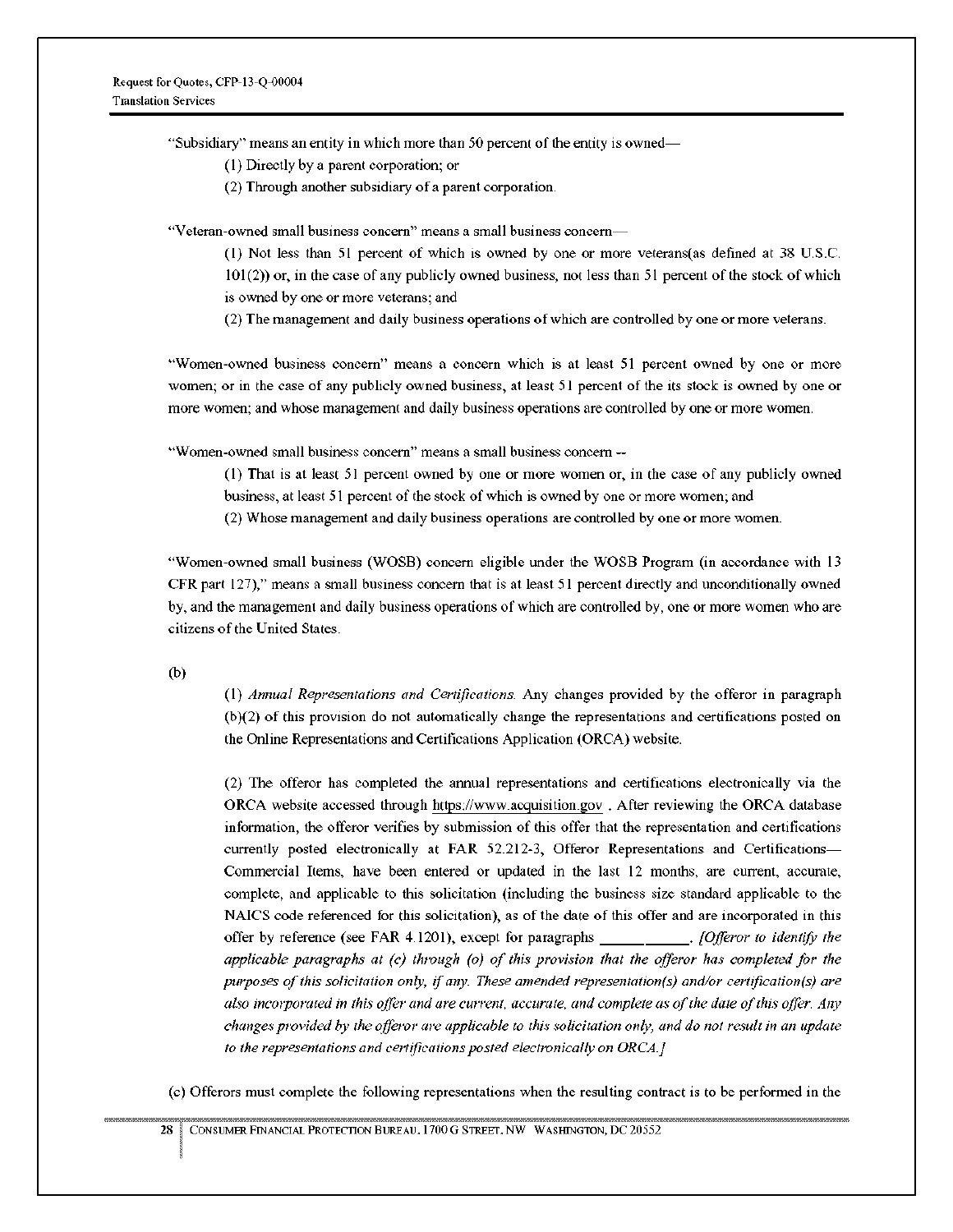United States or its outlying areas. Check all that apply.

(1) Small business concern. The offeror represents as part of its offer that it  $[\overrightarrow{A}]$  is,  $[\cdot]$  is not a small business concern.

(2) Veteran-owned small business concern. The offeror represents as part of its offer that it  $\lceil \cdot \rceil$  is,  $\lceil \mathsf{X} \rceil$ is not a veteran-owned small business concern.

(3) Service-disabled veteran-owned small business concern. The offeror represents as part of its offer that it  $\left[\right]$  is,  $\left[\right]$  is not a service-disabled veteran-owned small business concern.

(4) Small disadvantaged business concern The offeror represents, for general statistical purposes, that it  $\lceil$  1 is,  $\lceil \mathcal{X} \rceil$  is not, a small disadvantaged business concern as defined in 13 CFR 124.1002.

(5) Women-owned small business concern. The offeror represents that it  $\lceil \cdot \rceil$  is,  $\lceil X \rceil$  is not a womenowned small business concern.

Note: Complete paragraphs  $(c)(8)$  and  $(c)(9)$  only if this solicitation is expected to exceed the simplified acquisition threshold.

(6) WOSB concern eligible under the WOSB Program. The offeror represents that—

(i) It  $\lceil \cdot \rceil$  is,  $\lceil \cdot \rceil$  is not a WOSB concern eligible under the WOSB Program, has provided all the required documents to the WOSB Repository, and no change in circumstances or adverse decisions have been issued that affects its eligibility; and

(ii) It  $\Box$  is,  $\Box$  is not a joint venture that complies with the requirements of 13 CFR part 127, and the representation in paragraph  $(c)(6)(i)$  of this provision is accurate for each WOSB concern eligible under the WOSB Program participating in the joint venture [The offeror shall enter the name or names of the WOSB concern eligible under the WOSB Program and other small businesses that are participating in the joint venture: \_\_\_\_\_\_\_.] Each WOSB concern eligible under the WOSB Program participating in the joint venture shall submit a separate signed copy of the WOSB representation.

(7) Economically disadvantaged women-owned small business (EDWOSB) concern. The offeror represents that—

(i) It  $[$  j is,  $[$  $\chi$  is not an EDWOSB concern, has provided all the required documents to the WOSB Repository, and no change in circumstances or adverse decisions have been issued that affects its eligibility; and

(ii) It  $\lceil \cdot \rceil$  is,  $\lceil \cdot \rceil$  is not a joint venture that complies with the requirements of 13 CFR part 127, and the representation in paragraph  $(c)(7)(i)$  of this provision is accurate for each EDWOSB concern participating in the joint venture. [The offeror shall enter the name or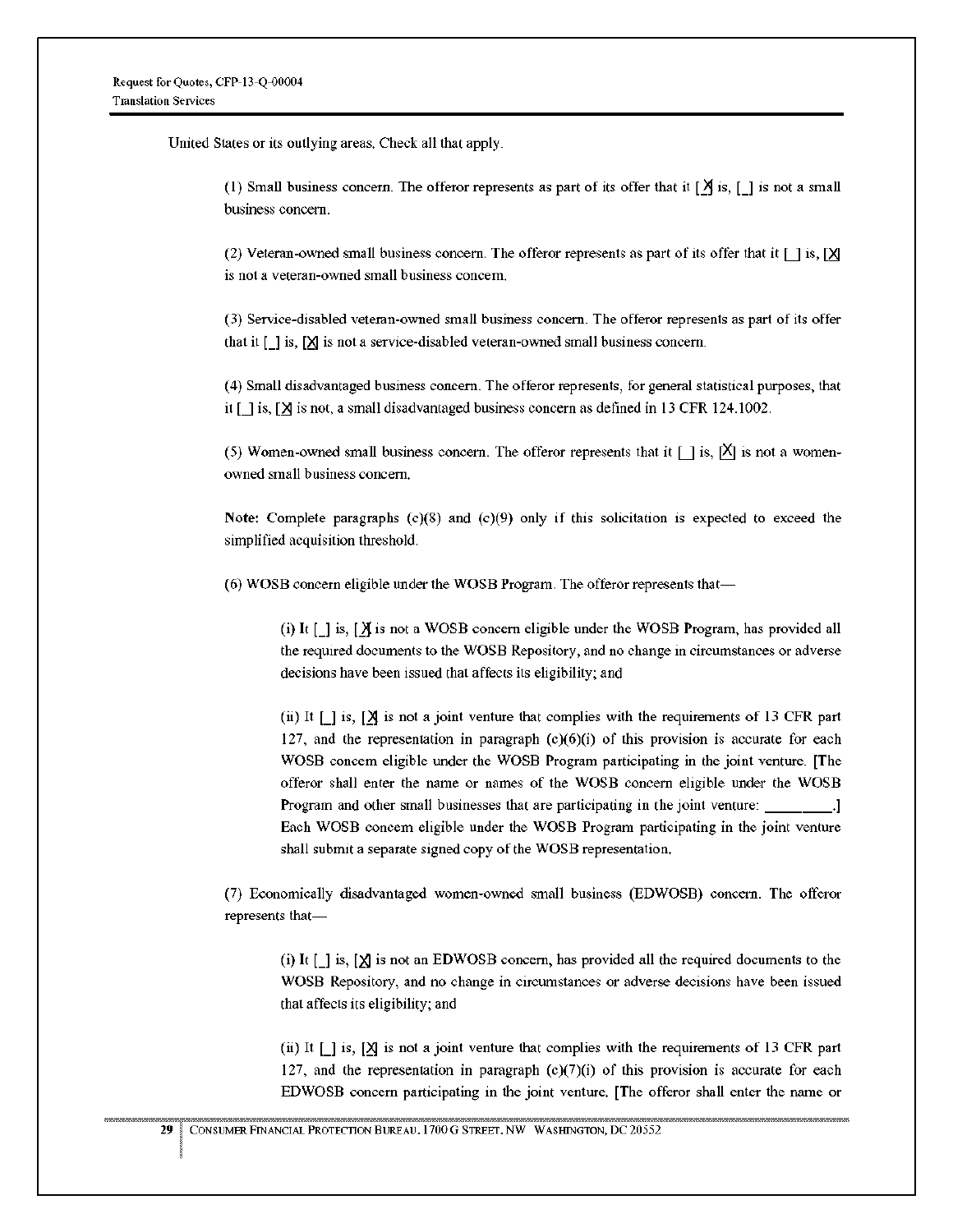names of the EDWOSB concern and other small businesses that are participating in the joint venture' ] Each EDWOSB concern participating in the joint venture shall submit a separate signed copy of the EDWOSB representation.  $\overline{\phantom{a}}$ 

(11) HUBZone small business concern. [Complete only if the offeror represented itself as a small business concern in paragraph (c)(I) of this provision.] The offeror represents, as part of its offer, that--

(i) It  $\lceil \cdot \rceil$  is,  $\lceil \cdot \rceil$  is not a HUBZone small business concern listed, on the date of this representation, on the List of Qualified HUBZone Small Business Concerns maintained by the Small Business Administration, and no material changes in ownership and control, principal office, or HUBZone employee percentage have occurred since it was certified in accordance with 13 CFR part 126; and

(ii) It  $[$  is,  $[$  $\overline{)}$  is not a HUBZone joint venture that complies with the requirements of 13 CFR part 126, and the representation in paragraph  $(c)(11)(i)$  of this provision is accurate for each HUBZone small business concern participating in the HUBZone joint venture [The offeror shall enter the names of each of the HUBZone small business concerns participating in the HUBZone joint venture: [1] [3] [3] [3] Each HUBZone small business concern participating in the HUBZone joint venture shall submit a separate signed copy of the HUBZone representation.

(d) Representations required to implement provisions of Executive Order 11246--

(I) Previous contracts and compliance The offeror represents that --

(i) It  $|\mathsf{X}|$  has,  $\lceil \cdot \rceil$  has not, participated in a previous contract or subcontract subject to the Equal Opportunity clause of this solicitation; and

(ii) It  $[X]$  has,  $[]$  has not, filed all required compliance reports.

*(2)Affirmative Action* Compliance. The offeror represents that --

(i) It  $\lceil \cdot \rceil$  has developed and has on file,  $\lceil \cdot \rceil$  has not developed and does not have on file, at each establishment, affirmative action programs required by rules and regulations of the Secretary of Labor (41 CFR parts 60-1 and 60-2), or

(ii) It  $\lceil \frac{\mathsf{y}}{\mathsf{z}} \rceil$  has not previously had contracts subject to the written affirmative action programs requirement of the rules and regulations of the Secretary of Labor.

(k) Certificates regarding exemptions from the application of the Service Contract Act (Certification by the offeror as to its compliance with respect to the contract also constitutes its certification as to compliance by its subcontractor if it subcontracts out the exempt services.)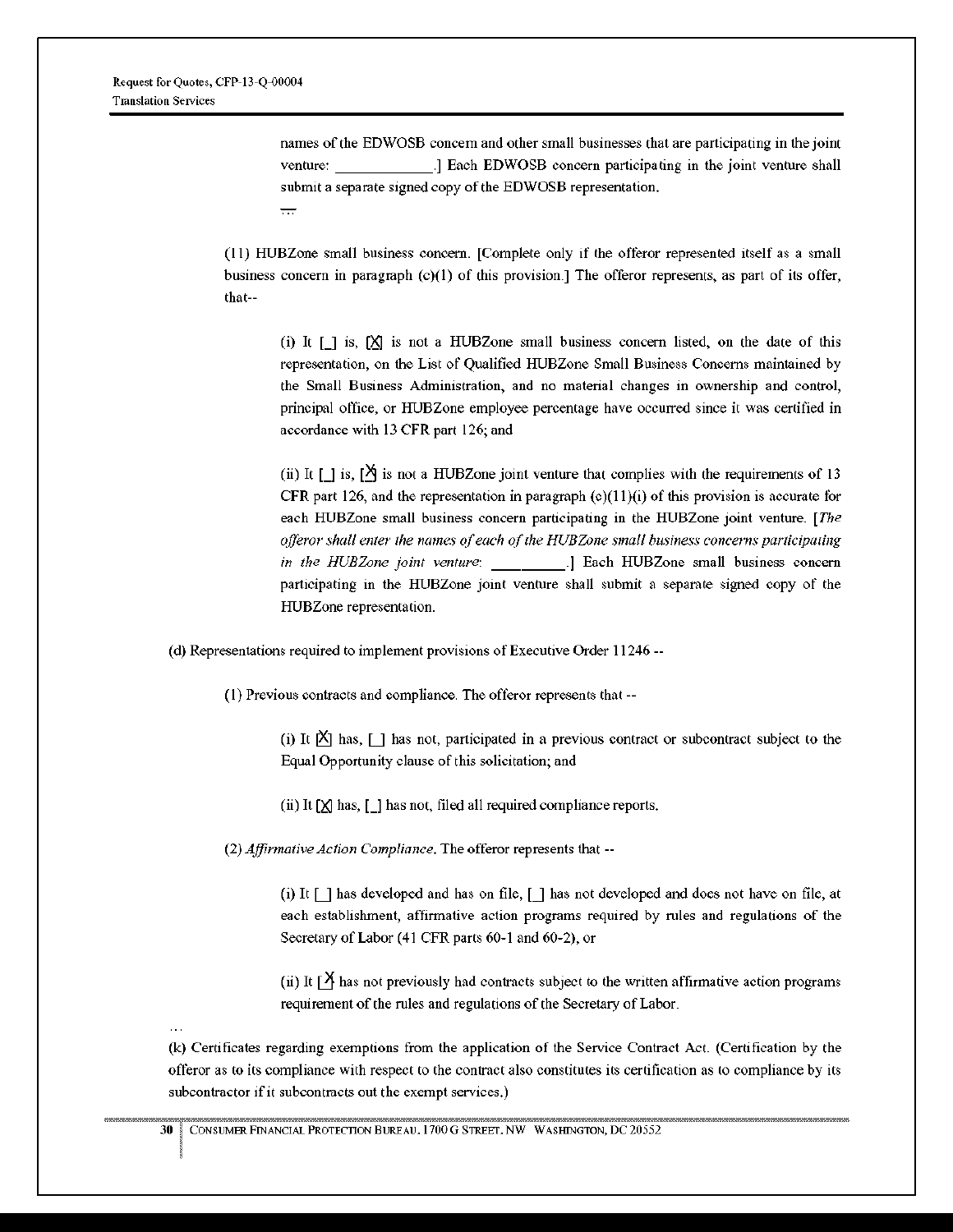(1) [ ] Maintenance, calibration, or repair of certain equipment as described in FAR 22.1003-4(c)(1). The offeror  $\Box$  does  $\Box$  does not certify that—

(i) The Items of equipment to be serviced under this contract are used regularly for other than Governmental purposes and are sold or traded by the offeror (or subcontractor in the case of an exempt subcontract) in substantial quantities to the general public in the course of normal business operations,

(it) The services will be furnished at prices which are, or are based on, established catalog or market prices (see FAR 22.1003-4(c)(2)(ii)) for the maintenance, calibration, or repair of such equipment; and

(iii) The compensation (wage and fringe benefits) plan for all service employees performing work under the contract will be the same as that used for these employees and equivalent employees servicing the same equipment of commercial customers.

(2) [X ] Certain services as described in FAR 22.1003-4(d)(1). The offeror  $[\mathsf{X}]$  does  $[\mathsf{I}]$  does not certify that—

(i) The services under the contract are offered and sold regularly to non-Governmental customers, and are provided by the offeror (or subcontractor in the case of an exempt subcontract) to the general public in substantial quantities in the course of normal business operations;

(ii) The contract services will be furnished at prices that are, or are based on, established catalog or market prices (see FAR 22.1003-4(d)(2)(iii)),

(iii) Each service employee who will perform the services under the contract will spend only a small portion of his or her time (a monthly average of less than 20 percent of the available hours on an annualized basis, or less than 20 percent of available hours during the contract period if the contract period is less than a month) servicing the Government contract; and

(iv) The compensation (wage and fringe benefits) plan for all service employees performing work under the contract is the same as that used for these employees and equivalent employees servicing commercial customers.

(3) If paragraph  $(k)(1)$  or  $(k)(2)$  of this clause applies—

(i) If the offeror does not certify to the conditions in paragraph  $(k)(1)$  or  $(k)(2)$  and the Contracting Officer did not attach a Service Contract Act wage determination to the solicitation, the offeror shall notify the Contracting Officer as soon as possible; and

(ii) The Contracting Officer may not make an award to the offeror if the offeror fails to

31 CONSUMER FINANCIAL PROTECTION BUREAU. 1700 G STREET. NW WASHINGTON, DC 20552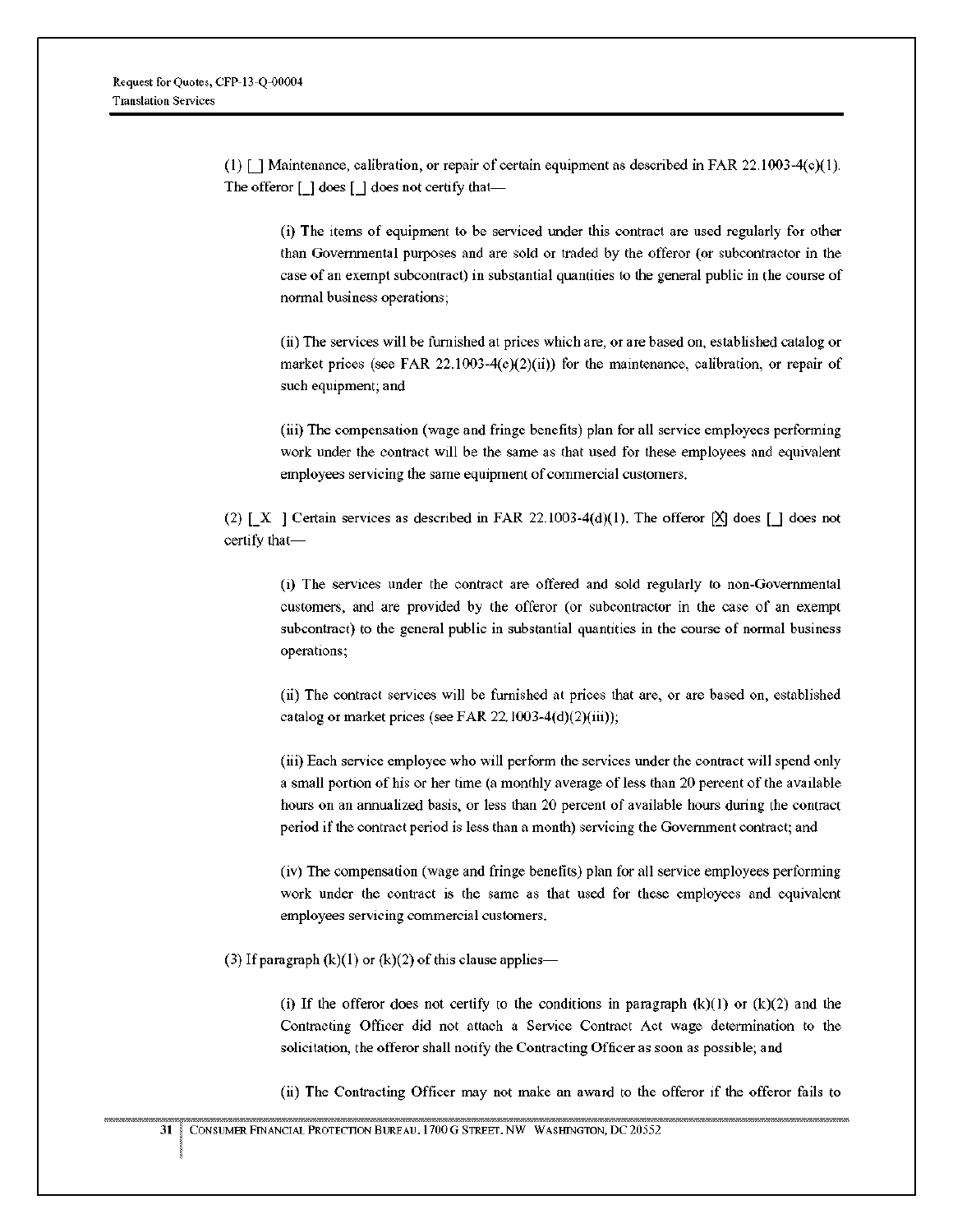execute the certification in paragraph  $(k)(1)$  or  $(k)(2)$  of this clause or to contact the Contracting Officer as required in paragraph  $(k)(3)(i)$  of this clause.

*(I) Taxpayer* identification number (TIN) (26 CSC. 6109. 31 CSC. 7701) (Not applicable as the offeror is required to provide this information to a central contractor registration database to be eligible for award.)

(m) Restricted business operations in Sudan. By submission of its offer, the offeror certifies that the offeror does not conduct any restricted business operations in Sudan.

(n) Prohibition on Contracting with Inverted Domestic Corporations—

*(I)* Relation to Internal Revenue Code. An Inverted domestic corporation as herein defined does not meet the definition of an Inverted domestic corporation as defined by the Internal Revenue Code 25 U.S.C.7874.

*(2)Representation.* By submission of its offer, the offeror represents that—

(i) It is not an inverted domestic corporation, and

(ii) It is not a subsidiary of an inverted domestic corporation.

(o) Sanctioned activities relating to Iran (1) The offeror shall email questions concerning sensitive technology to the Department of State at CISADA106@state.gov.

(2) Representation and Certification Unless a waiver is granted or an exception applies as provided in paragraph (o)(3) of this provision, by submission of its offer, the offeror—

(i) Represents, to the best of its knowledge and belief, that the offeror does not export any sensitive technology to the government of Iran or any entities or individuals owned or controlled by, or acting on behalf or at the direction of, the government of Iran, and

(ii) Certifies that the offeror, or any person owned or controlled by the offeror, does not engage in any activities for which sanctions may be imposed under section 5 of the Iran Sanctions Act.

(3) The representation and certification requirements of paragraph (o)(2) of this provision do not apply if—

(i) This solicitation includes a trade agreements certification (e.g.,  $52.212-3(g)$  or a comparable agency provision); and

(ii) The offeror has certified that all the offered products to be supplied are designated country end products (End of Provision)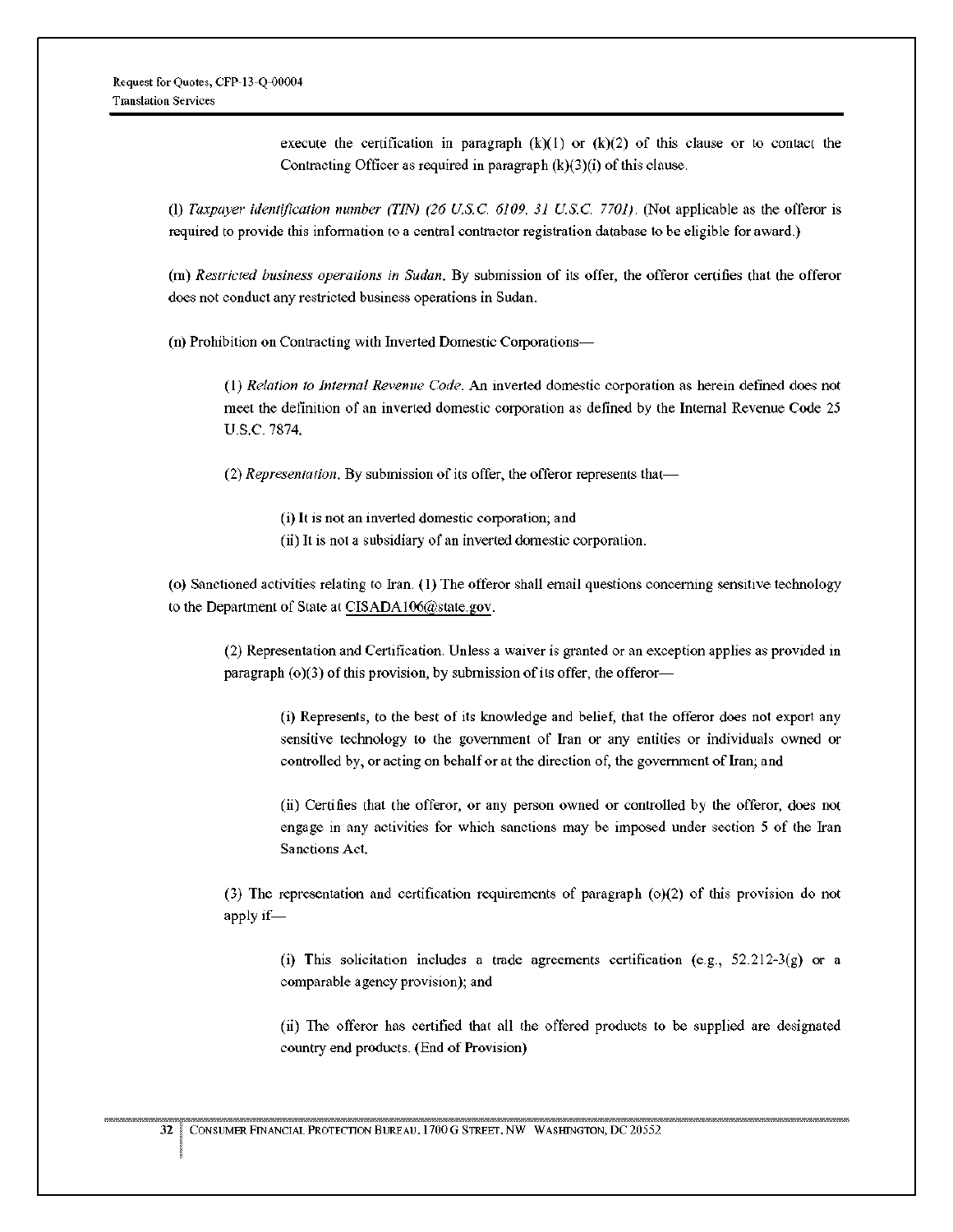## Technical Review Team

Cassandra McConnell, Office of Financial Education, Chair Dubis Correal, Office of Financial Education Rhonda Johnson, Office of Minority and Women Inclusion

## Findings

The technical review team finds that the following proposals (listed in alphabetical order) have the best technical approach:

• CETRA

 $(b)(4)$ <sub>(</sub>b)(5)